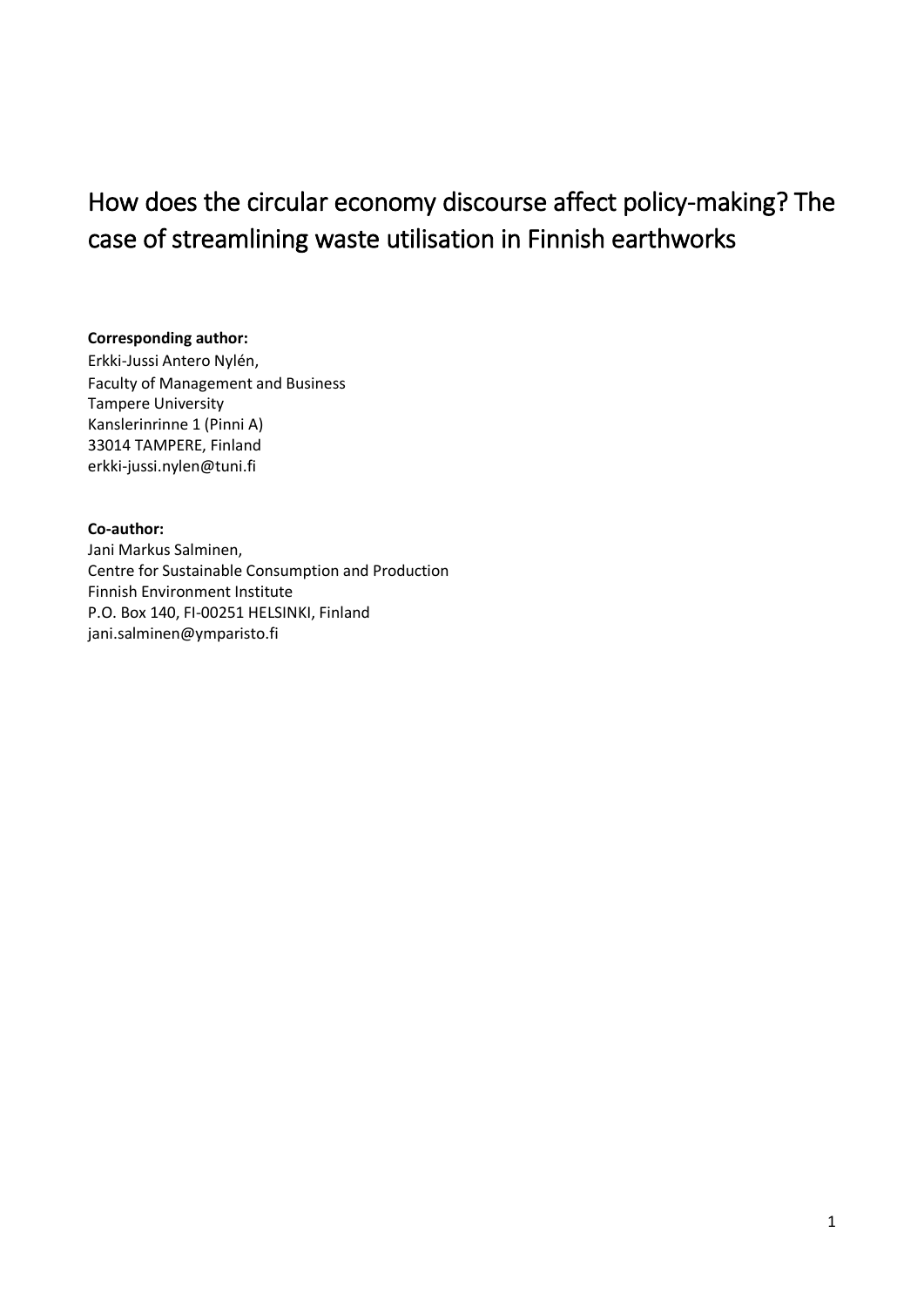## Abstract

Since entering the waste policy debate in the 1980s, the sustainability discourse has sought to find alternatives to end-of-pipe solutions. The latest development on this path is the emergence of the circular economy, which aims to close the loop of the current linear economy. This case study analyses a substantial Finnish waste policy reform that has been underway since the late 1990s. The objective of the reform has been to create a decree that streamlines waste utilisation in earthworks. The decree was prepared between 2000 and 2006, and then reformed between 2015 and 2018. We analysed the discursive spaces of both phases and compared them to interpret the changes in the discourse of waste policy. The discursive space in the preparation phase was structured by the tension between the discourses of *resource efficiency* and *precaution,* but in the reform, the emergence of *the circular economy* diversified the discursive space. The thinking regarding the circular economy has added complexity, competition, and struggle to waste policy, but also enhanced the role of upcycling.

Keywords: circular economy, policy formulation, waste utilisation, discursive space, upcycling, deregulation

#### Graphical Abstract

#### **CASE STUDY:**

The policy process to draft a decree for facilitating waste utilisation in Finnish earthworks



#### 1. Introduction: The rise of the circular economy discourse in waste policy

Today, waste policy is a highly regulated field of public policy, especially in industrialised countries. Originally, the guiding principles of waste management were cleanliness and human health concerns, and the tools for meeting those principles were – and generally still are – landfill and incineration. The increase in the coverage of sustainability issues has created pressure to find alternatives to end-of-pipe solutions. As a result, several practices (e.g. recycling, reuse, and waste utilisation) and policies (e.g. waste hierarchy and zero-waste programmes) have risen as new alternatives to manage the demand to reduce waste generation and pursue utility from wastes. On this basis, it seems waste and product policies are increasingly being integrated (Silva, Rosano, Stocker, & Gorissen, 2017; Silva, Stocker, Mercieca, & Rosano, 2016; Hultman & Corvalles, 2012).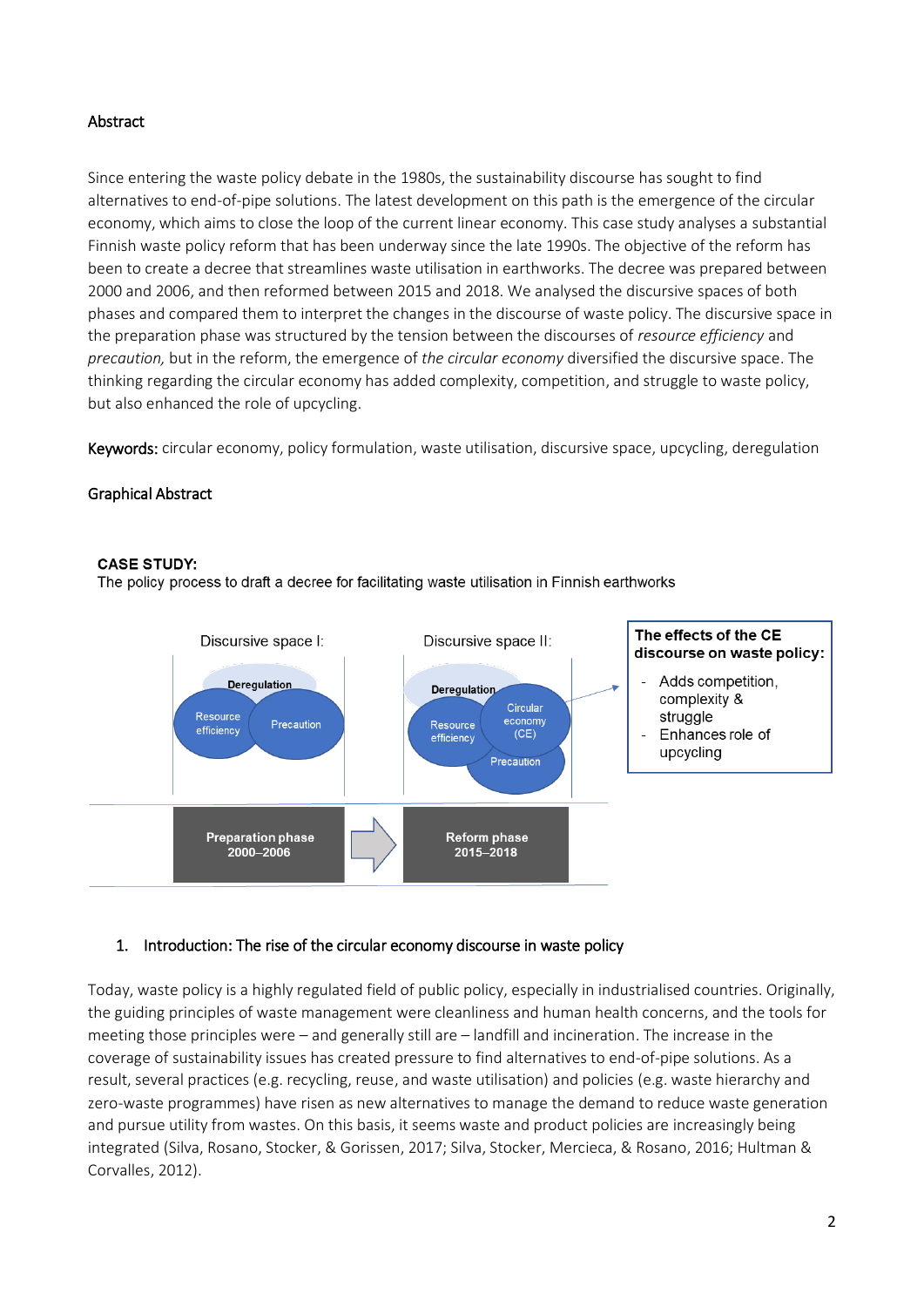The latest integrative development is the emergence of the circular economy (CE). On a general level, the CE involves a shift away from the linear 'take-make-use-dispose' economy to a more circular one (e.g. Jurgilevich et al., 2015) in which the practices of 'taking' and 'disposing' are small, if not non-existent. CE thinking has gained notable popularity as a result of the promotional work of the Ellen MacArthur Foundation (e.g. Hill, 2015).

Despite the popularity of the CE, scholars have raised various doubts, questioning the concept's capacity to be influential. First, there are numerous definitions of the CE, so it can mean different things to different actors (Kirchherr, Reike, & Hekkert, 2017). Second, the CE is seen as a cluster concept that binds together related sub-concepts (e.g. Nylén, 2019; de Jesus & Mendonça, 2018). This can be an advantage, but it also means the concept has internal complexities (Korhonen, Nuur, Feldmann, & Birkie, 2018). Finally, Blomsma and Brennan (2017) have pointed out that there are theoretical complications involved in CE thinking (see also Korhonen, Honkasalo, & Seppälä, 2018), and if they are not resolved, the concept is in danger of collapse. Despite these doubts, CE thinking has already made its way into contemporary waste and environmental policy discourses (e.g. Lazarevic & Valve, 2017; McDowall et al., 2017; Silva et al., 2017; Silva et al., 2016) and policy-making (e.g. Sitra, 2016; European Commission, 2015).

According to Meadowcroft and Fiorino (2017), for a policy concept to be successful in its pursuit of change, it needs to be spread and institutionally embedded within the policy sphere. This means that the concept makes its way into becoming an aim in different policy statements, plans, and programmes. So far, analysis of CE policies and policy-making has been kept within its 'own domain': it has been macro-scale (e.g. Su, Heshmati, Geng, & Yu, 2013; Domenech & Bahn-Walkowiak, 2017), assessment-orientated (e.g. Iacovidou et al., 2017; Elia, Gnoni, & Tornese, 2017), and focused on policy mixes to further the CE (e.g. Milios, 2018; Wilts, von Gries, & Bahn-Walkowiak, 2016). To gain a more comprehensive understanding of the abilities of the CE discourse and to identify what enables and inhibits the transition towards the CE, there is a need for an analysis of what CE thinking does in a specific and established policy field. Waste policy in particular is an important field when considering the effects of the CE discourse (e.g. Gregson, Crang, Fuller, & Holmes, 2015).

The purpose of this paper is to examine whether CE thinking's change-making agenda matters in the most commanding part of waste policy-making: the drafting of waste regulations. We will analyse a major waste policy reform in Finland: the drafting of the Government Decree on the recovery of certain wastes in earth construction (591/2006) – the so-called MARA decree – which streamlines waste utilisation in earthworks under specific conditions. The MARA decree aims to meet waste management sustainability objectives by saving natural virgin materials – which are used intensively in Finland (Ministry of Finance, 2012) – and creating more functional markets for recovered materials in earthworks (Ministry of the Environment, 2016).

The process of drafting the MARA decree has had two phases of policy formulation (Howlett & Giest, 2013): the preparation phase (2000–2006) and the reform phase (2015–2018). These phases give us a comparative setup to explore how the topics, ideas, and discussion of waste and waste policy have changed. As the CE has gained growing prominence in Finland in recent years (e.g. Sitra, 2015), we especially examine the role of the CE discourse in that change.

This article continues as follows: next, we outline our analytical framework. It consists of a discussion of policy processes in waste policy and our application of discourse analysis where we utilise the concepts of discursive space, collision point, and discourse structuration. Then we discuss our methodology and present the case description. In the analysis and results section, we explore the discursive spaces of the policy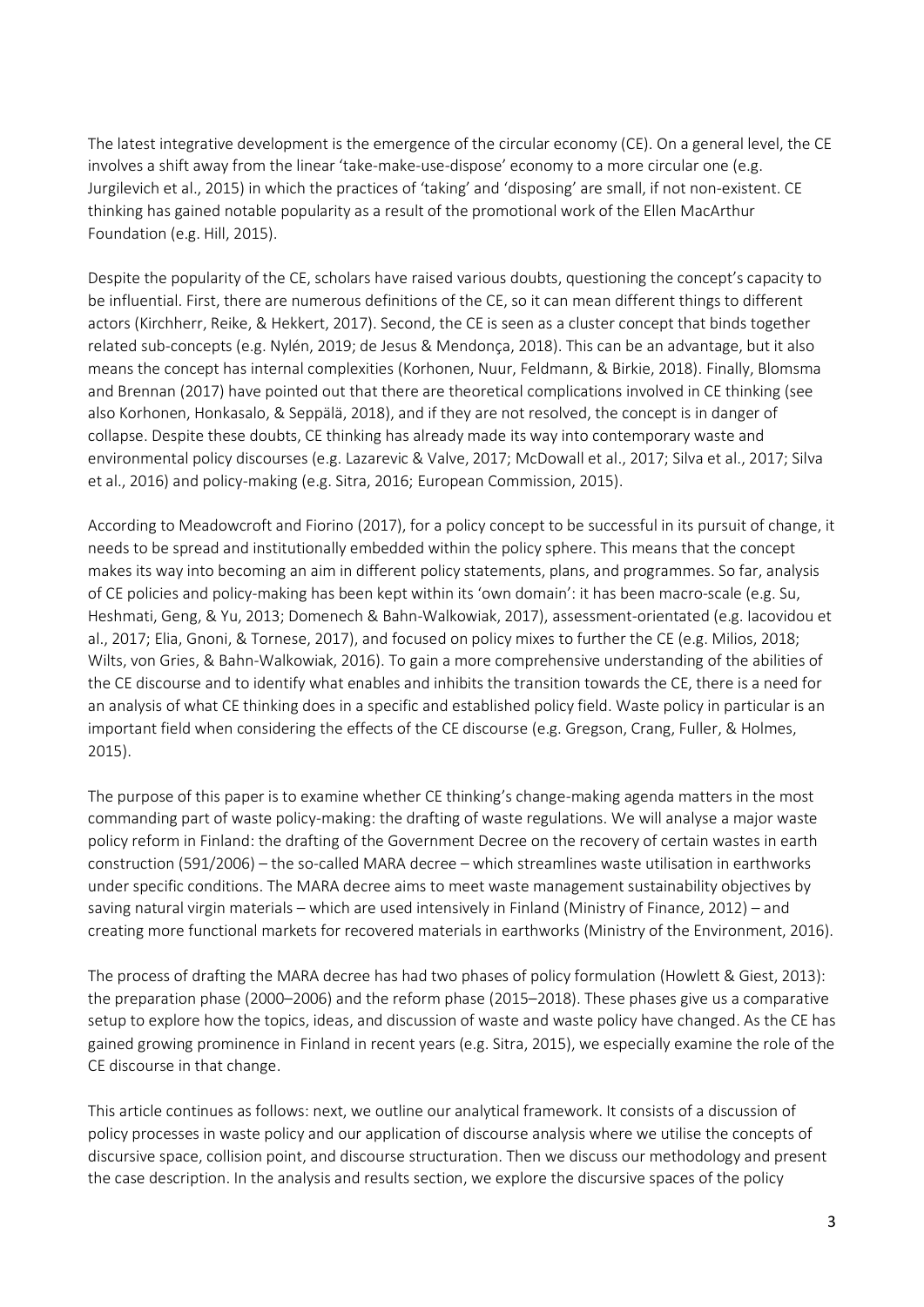formulations and analyse how they were structured through the struggles at the collision points. The final section consists of the discussion and conclusions.

# 2. Theoretical framework

## 2.1. *Policy process and politics of changing waste regulations*

Policy processes are commonly understood to have five stages: agenda-setting, policy formulation, decisionmaking, implementation, and evaluation. However, policy processes are not linear in nature, but rather cyclic and iterative (Jokinen et al., 2016). During policy formulation, a response to the policy issue is created (Howlett & Giest, 2013). The processes of drafting regulations are a form of policy formulation, and in Finland, different public- and private-sector stakeholders can be engaged in these processes. The degree of engagement differs; some stakeholders are invited to produce content in the preparatory process according to their expertise or the importance of the institution they represent, while others are given the opportunity to voice their opinions on draft legislation. The lawmaker – i.e. the responsible official – is in a key position in the preparatory process. The lawmaker gathers and assesses the importance of the input (e.g. data, research, arguments) in the process and drafts the legislation to the decision-making (Finlex, 2018).

Waste legislation determines the conditions of how wastes are dealt with. Essentially, waste holders are obligated to get their wastes managed (Waste Act 646/2017). This obligation means costs to those who produce and hold wastes, and business to those who manage it (e.g. Reno, 2009). Reformed waste regulations can increase or decrease the waste holder's obligations while creating business opportunities for some and closing them off for others. Reduced regulation attracts waste holders because it makes administrating waste easier and reduces waste management costs. This taps into the debate on deregulation (e.g. Ayres & Braithwaite, 1992; Collier, 1998; Lidskog, Soneryd, & Uggla, 2005).

In sustainability and CE thinking, 'the lack of utility' associated with wastes is problematic. One solution is to turn wastes into resources to gain more utility from them, instead of just dealing with them (Kronenberg & Winkler, 2009; Frosch & Gallopoulos, 1989). However, gaining utility from wastes is no easy task. It depends on, among other things, environmental suitability, technical properties, material volume, and market demand (Gregson et al., 2015; Sorvari, 2008).

Some waste materials can be a resource for various production processes, which means the same waste material can produce different sorts of utility. In assessing the options, two concepts from the cradle-tocradle model (McDonough & Braungart, 2008) – *upcycling* (e.g. Bridgens et al., 2018; Pol, 2010) and its counterpart *downcycling* (e.g. Di Maria, Eyckmans, & Van Acker, 2018) – are useful. Upcycling involves increasing the degree of processing, value, or functionality of the materials. Conversely, downcycling does the opposite. In the case of waste utilisation, an upcycling versus downcycling assessment translates to a comparison of the expected outcomes of utilisation. In general, upcycling is an ideal to be pursued, but in practice, some degree of downcycling is unavoidable, since matter and energy dissipate (e.g. Georgescu-Roegen, 1977). Therefore, upcycling can refer to efforts to slow down and resist 'the quality downfall'. In addition, both concepts have latitude, so what is perceived more as upcycling can have variety of interpretations.

# *2.2.Discursive space as a tool for analysing regulatory change*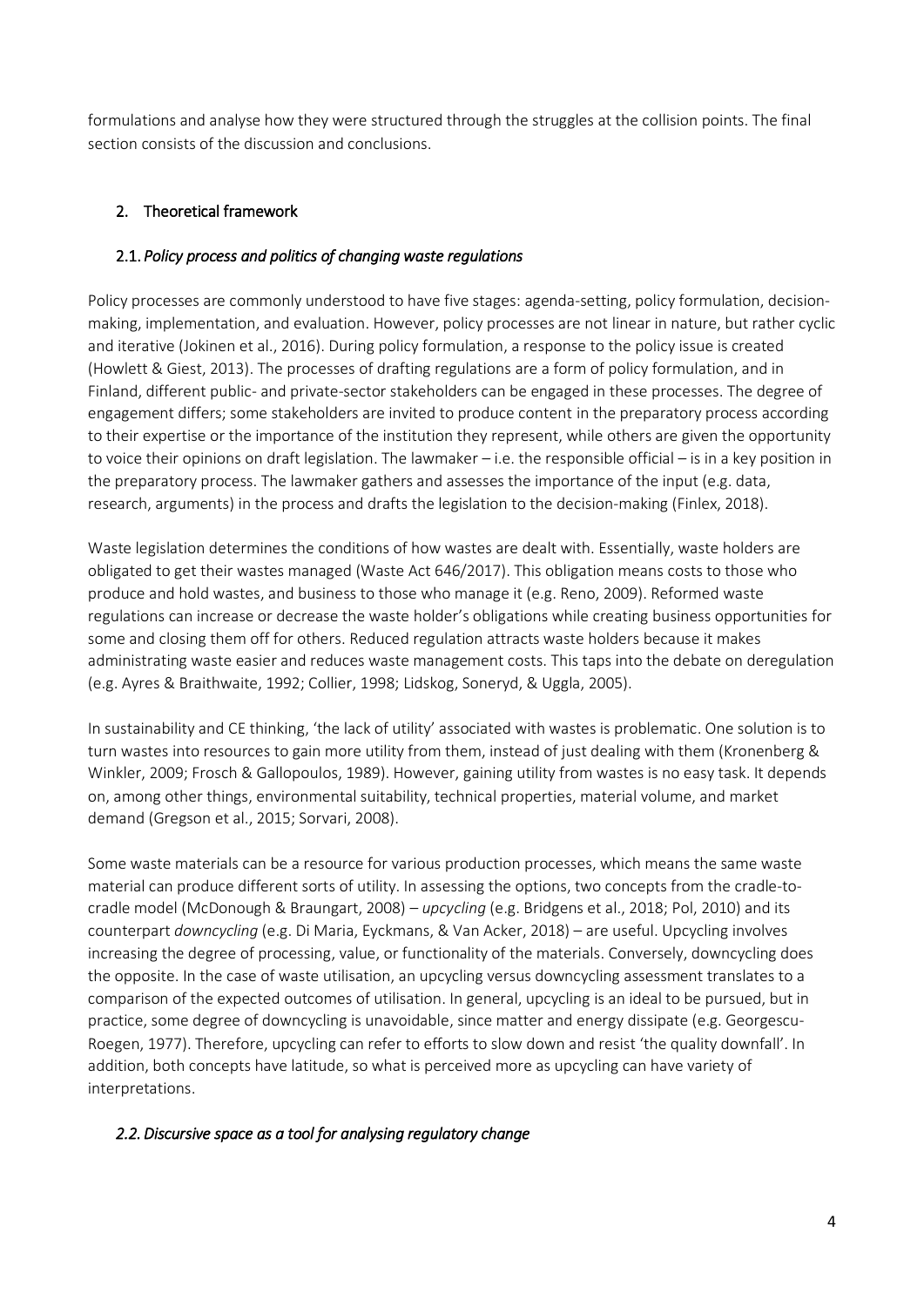Hajer (1995, p. 44) defines discourse as an 'ensemble of ideas, concepts and categories through which meaning is given to social and physical phenomena, and which is produced and reproduced through an identifiable set of practices'. This definition sets the focus of the discourse analysis on language in use and the institutional context in which the speech act is made. In our case, the institutional context (Schmidt, 2017) and the policy venue (Turnpenny, Jordan, Benson, & Rayner, 2015; Timmermans & Scholten, 2006) play a major role. In the regulatory drafting process, the agenda and objectives are set from the start, as are the protocol of the proceedings and – to some degree – the power relations (who is in charge and who is invited to participate). We see this sort of policy process as being akin to the concept of the nodal point (e.g. Howarth & Stavrakakis, 2000), where discursive elements come together and form an outcome through articulatory practice. We call this outcome *a discursive space*. It is a set of discourses through which a problem is discussed in a specific context (Hajer, 1995).

The discourses of the discursive space can be in tension or concordance with one another. Moreover, some form of discursive tension is inevitable if the policy-making causes different actors' perceived interests to collide. Tension can exist between discourses or in the ideational content of a single discourse. Each discourse has its own ideational content, logic of communication (Schmidt, 2008), and argumentative rationality (Hajer & Versteeg, 2005), which dictate what actors can meaningfully state in the policy process (e.g. Feindt & Oels, 2005).

The discursive space is not a fixed entity; it can change as articulation progresses. To analyse the dynamics of the formation of the discursive space, we utilise the concept of *discourse structuration*. According Hajer (1995, p. 60), discourse structuration occurs 'if the credibility of actors in a given domain requires them to draw on the ideas, concepts, and categories of a given discourse'. Kauffman et al. (2016) have identified that discursive struggles are substantial and productive for the discourse structuration process.

In the policy-making process, some struggles add to the structuring of the discursive space, while others are more or less irrelevant. We refer to the substantial struggles as *collision points*. Actors recognise these points as being crucial to their cause and start arguing for or against a specific idea or development in the policy process. Alternatively, actors can recognise a discursive element as a resource to utilise to further their aims. If the discursive space in its current state does not provide the right amount of 'modes of speech' (Hajer, 1995), actors can try to expand or reduce the discursive space or reshape relationships between the discourses through influential argumentation.

Ultimately, the lawmaker decides the outcomes of the policy formulation and drafts a proposal for the decision-making. For the other actors involved, this means their objective is to input their cause into the draft. In addition to plain, content-focused argumentation, actors can try to position themselves and the other actors involved in the policy process. Actors who are involved in the policy process have room to act, but they are far from omnipotent. Consequently, it is important to take into account the whole setup: agency, strategy, practice, and discourse. The setup should be understood as a fluid ensemble that shapes the way the policy process plays out (Paul, 2009).

# 3. Methodology

Our analysis was formed from three components: (1) the peer debriefings of the authors, (2) extensive and diverse data gathering according to a case study orientation (Thomas & Myers, 2015), and (3) the exploration of discursive spaces and the analysis of discourse structuration.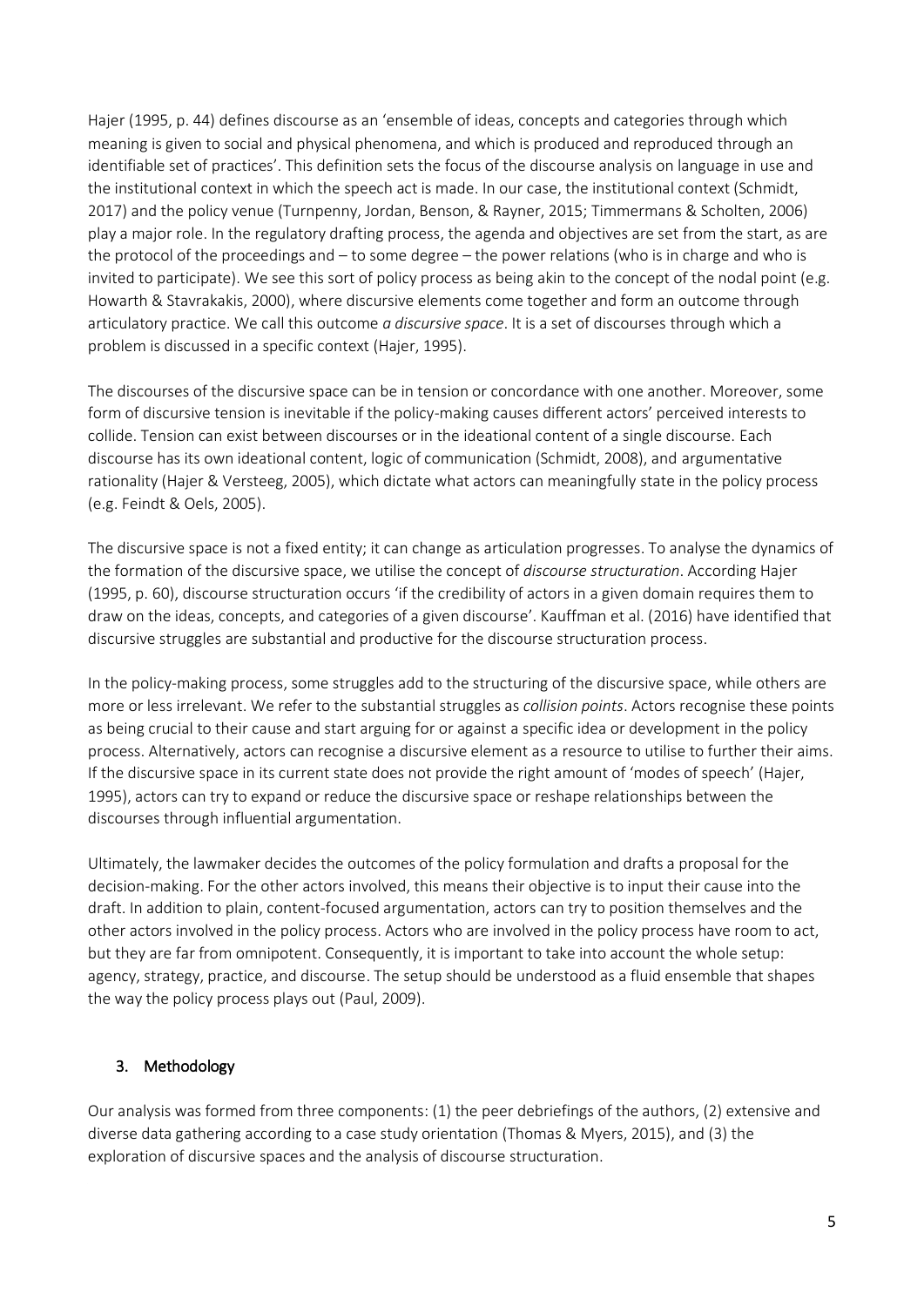# 3.1. *Authors' peer debriefings*

The second author was involved in the preparatory work of the reform of the decree as a scientific expert. He also observed the progress and the proceedings of the reform process. The first author analysed the policy process from the outside. He conducted the interviews and the discourse analysis. Both authors had a different angle to perceive the research subject, and through various meetings and correspondence, these angles produced a balanced view of the discursive changes in the policy process. This working method can be described as a sort of peer debriefing (Lincoln & Guba, 1985; Schwartz-Shea, 2015), which strengthens the interpretations of the analysis.

# *3.2.Data*

Extensive and versatile data were gathered. The data consist of different types of document material that have different inputs in the analysis (Table 1). In addition, twelve semi-structured interviews were conducted with actors who participated in the decree's preparation and/or reform process (Table 2). The interviewees were chosen based on their role in the policy process. They provided more insightful descriptions of the proceedings of the policy process.

From the stakeholders who participated and were influential in the policy formulation phases, we identified the following types of actor role: (1) *Waste producers*, who create the waste and are obligated to have their wastes managed. Waste producers might have sustainability objectives for waste management, but wastes are still a cost burden to them. Therefore, it is in the interest of waste producers to dispose of their wastes easily and at a low cost. (2) *Waste processors*, who do business in waste materials; some of them process waste further than others do. (3) *Waste utilisers*, who are usually public actors utilising recovered materials to execute a strategy, like a commitment to use a certain amount of recovered materials in earth construction projects (e.g. Finnish Transport Agency, 2015). (4) *Regulators*, who aim to guarantee a sufficient level of environmental protection and keep recovery markets viable through policy-making or supervision. (5) *Scientific experts*, who provide their expertise in situations where the criteria for utilisation are generated. They are also capable of evaluating the approaches used in setting the quality criteria. (6) *Consultants*, who represent their customers. They can produce data for the policy process, but they can also represent other types of actor.

| Document       | Number of      | Name and/or reference        | Role of the data in the analysis           |
|----------------|----------------|------------------------------|--------------------------------------------|
| type           | documents      |                              |                                            |
| Legal          | 4              | The original and reformed    | Presents the evolution of the official     |
| documents      |                | decree and their explanatory | reasoning for the decree.                  |
|                |                | memoranda (591/2006,         |                                            |
|                |                | 843/2017 & Ministry of the   |                                            |
|                |                | Environment, 2006; 2017)     |                                            |
| Draft versions | $\mathcal{P}$  | Draft version of the         | Stakeholders were asked to give an opinion |
| of legal       |                | reformed decree and its      | on the drafts. Documents were important    |
| documents      |                | explanatory memorandum       | in the reform phase, as they tested the    |
|                |                | (Ministry of the             | official reasoning of the reform with the  |
|                |                | Environment, 2016)           | stakeholders.                              |
| Background     | $\overline{2}$ | Mikkola, 2013; VTT, 2006     | These two documents were chosen due to     |
| documents      |                |                              | their importance in shaping the policy     |

Table 1. Types, numbers, and roles of the document material used in the analysis.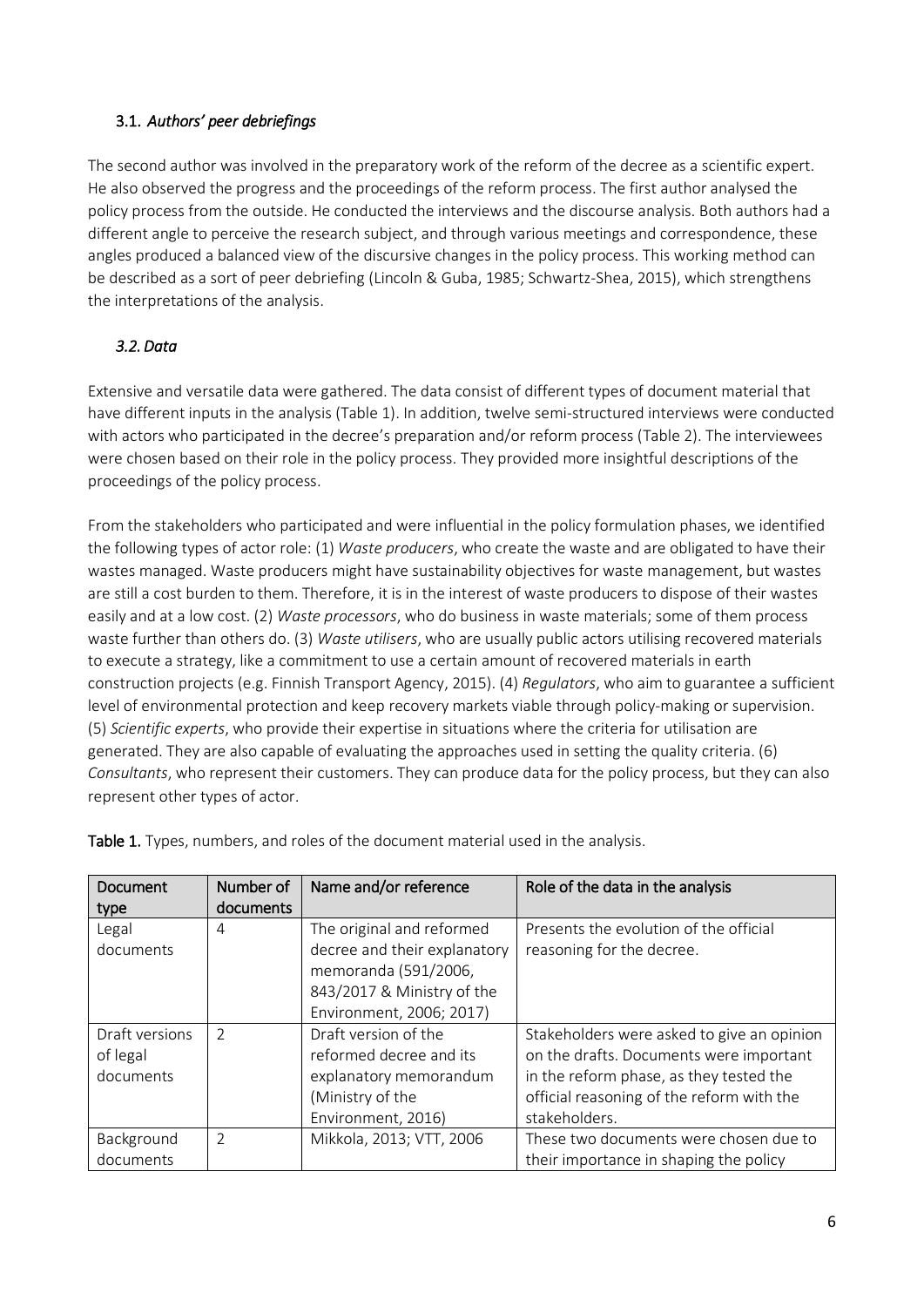|                                                                                    |              |                                                                                                                               | formulations: VTT (2006) in the preparation<br>phase and Mikkola (2013) in the reform<br>phase.                                                                                                                                                                                                                                                                                                       |
|------------------------------------------------------------------------------------|--------------|-------------------------------------------------------------------------------------------------------------------------------|-------------------------------------------------------------------------------------------------------------------------------------------------------------------------------------------------------------------------------------------------------------------------------------------------------------------------------------------------------------------------------------------------------|
| Research<br>publications                                                           | $\mathbf{1}$ | Sorvari, 2008                                                                                                                 | Sorvari (2008) analysed the agenda-setting<br>and preparation phase of the decree.                                                                                                                                                                                                                                                                                                                    |
| Stakeholder<br>opinions on<br>the draft of<br>the reformed<br>decree               | 67           | Obtained from the Ministry<br>of the Environment.<br>Reference to more than one<br>opinion in the analysis:<br>Opinions 2016. | To reveal the conflicts of interest between<br>different actors. Actors were grouped<br>according to their roles, which they<br>represented during reform process: Waste<br>producers (n=15), Waste processors (n=14),<br>Waste utilisers ( $n=11$ ), Regulators ( $n=17$ ),<br>Scientific experts (n=6), Consultants (n=2),<br>an environmental NGO, and a private<br>individual.                    |
| Summary<br>document of<br>stakeholder<br>opinions on<br>the draft of<br>the decree | $\mathbf{1}$ | Obtained from the Technical<br>Research Centre of Finland<br>(VTT). Reference in analysis:<br>Opinions 2005.                  | The document gives an overview of the<br>stakeholder opinions given during the<br>preparation phase in 2005. This document<br>represents the third round; the other two<br>rounds are included in Sorvari, 2008. Actor<br>roles: Waste producers (n=6), Waste<br>processors (n=3), Waste utilisers (n=4),<br>Regulators, (n=10), Scientific experts (n=3),<br>an environmental NGO, and a consultant. |

Table 2. Interviewed actors and their reference codes in the analysis section.

| Role of the interviewee | Number of<br>interviews | Detailed description and reference codes in brackets                                                                                                    |
|-------------------------|-------------------------|---------------------------------------------------------------------------------------------------------------------------------------------------------|
| Regulators              | 3                       | Two civil servants from the Ministry of the Environment (Reg1<br>& Reg2) and one from the regional authority that handles<br>MARA notifications (Reg3). |
| Waste producers         | $\overline{2}$          | Two representatives from interest groups who represent<br>industries producing the wastes included in the decree (Produ1<br>& Produ2).                  |
| Waste processors        | 2                       | Two representatives from firms that process the wastes<br>included in the decree (Proces1 & Proces2).                                                   |
| Waste utilisers         | $\overline{2}$          | One interviewee representing a large Finnish city (Uti1) and<br>another representing a public procurer (Uti2).                                          |
| Consultant              |                         | Produced data for the policy process, but also helped other<br>types of actor in drafting opinions (Con1).                                              |
| Scientific experts      | 2                       | Both experts participated in the process during the<br>preparation phase (Scien1 & Scien2). <sup>1</sup>                                                |

 $<sup>1</sup>$  The second author participated in the reform phase as a scientific expert.</sup>

## *3.3. Exploration of discursive space and analysis of discourse structuration*

The analysis began with the different decree texts and related drafts, background documents, and a scientific publication (Table 1), from which a preliminary interpretation of discursive spaces was extracted. Three interviews (two with regulators and one with a scientific expert) were conducted and the stakeholder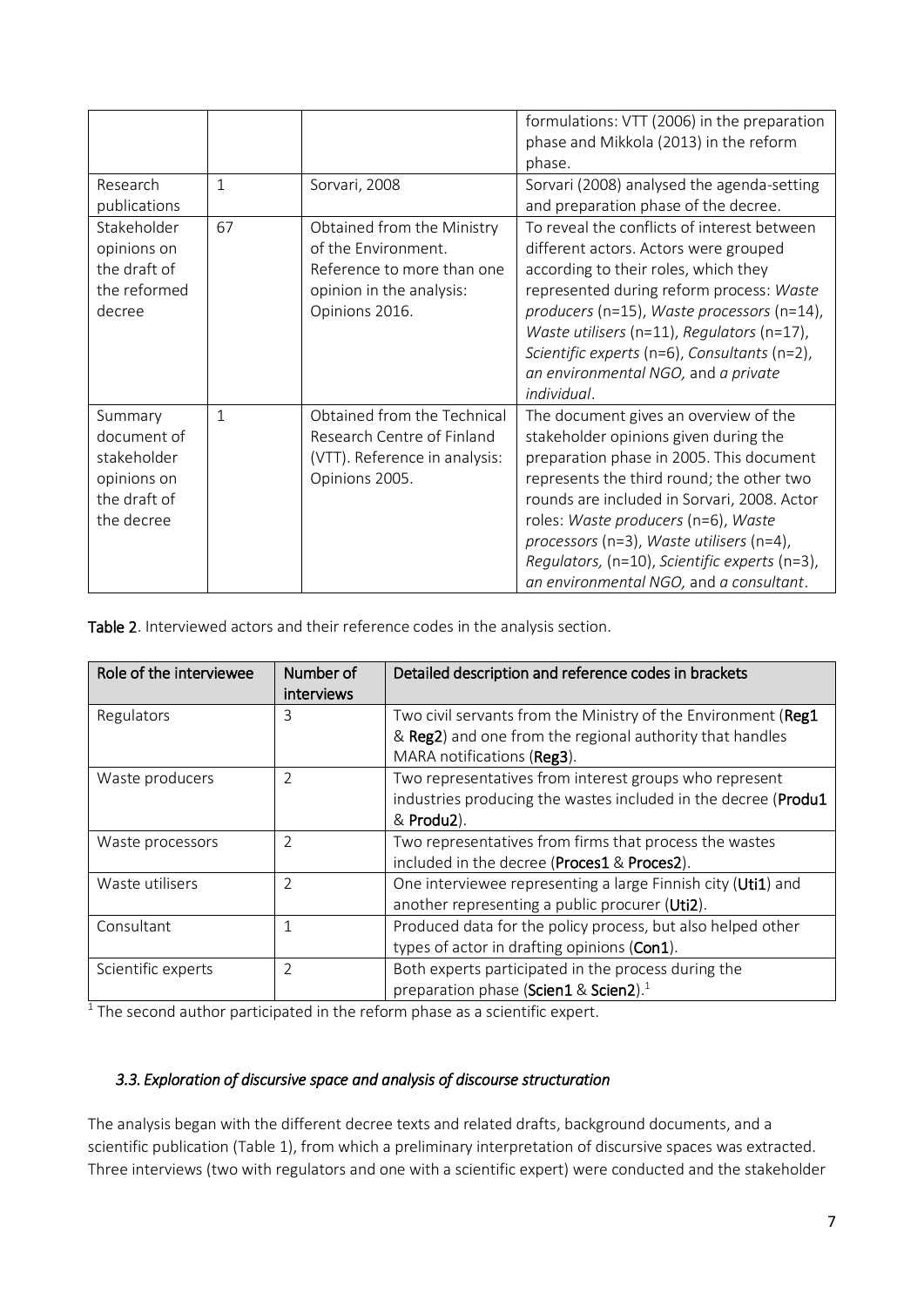opinions were content analysed and grouped according to the actor roles the stakeholders represented in reform process. Finally, an overview document of the opinions on the preparatory phase (obtained from VTT) was analysed, and the rest of the interviews were conducted to perform the final analysis of discursive spaces.

The discourse analysis was an iterative process with two perspectives. First, the limits and the setup of discursive spaces were constantly explored throughout the process. Collision points were identified from the data according how key actors saw the subject matter for their cause and how strongly it was argued upon by the participants. Second, the arguments at the collision points were analysed from the perspective of whether they shaped the decree's outcome after the preparation and reform phases. The concept of discourse structuration was used to analyse the argumentation from the perspective of the type of discursive element used in the argumentation.

## 4. The case: The policy process of the MARA decree

The developments of the policy process to draft the MARA decree are illustrated in Figure 1. Our case study was limited to analysing the policy formulation phases.



Figure 1. In the timeline, we identified the stages of the policy process in the drafting of the MARA decree.

The new Waste Act (1072/93) started the agenda-setting of the decree. The Act introduced sustainable thinking more forcefully into waste policy and made waste utilisation one of its objectives. In 1995, the socalled Ecogeo Technology Programme was initiated. It developed the scientific basis of waste utilisation in earthworks. At the time, an environmental permit was required for waste utilisation, which slowed and complicated utilisation. Consequently, some industries (metal, energy, forest, and waste processing) lobbied for the administrative practices of waste utilisation to be streamlined, but the original idea of the MARA decree came from the Ministry of the Environment (MoE) (Sorvari, 2008; Scie1; Scie2).

In 2000, a working group was set up at the Finnish Environmental Institute (SYKE) to prepare the decree. The objectives of the decree were to unify waste utilisation practices, create solid scientific criteria for the unification, and promote waste utilisation in earthworks. In 2002, after two years of preparation, the process went into a two-year recess. The Technical Research Centre of Finland (VTT) continued the preparation in 2004. Finally, the MARA decree came into force in 2006 (Sorvari, 2008; VTT, 2006).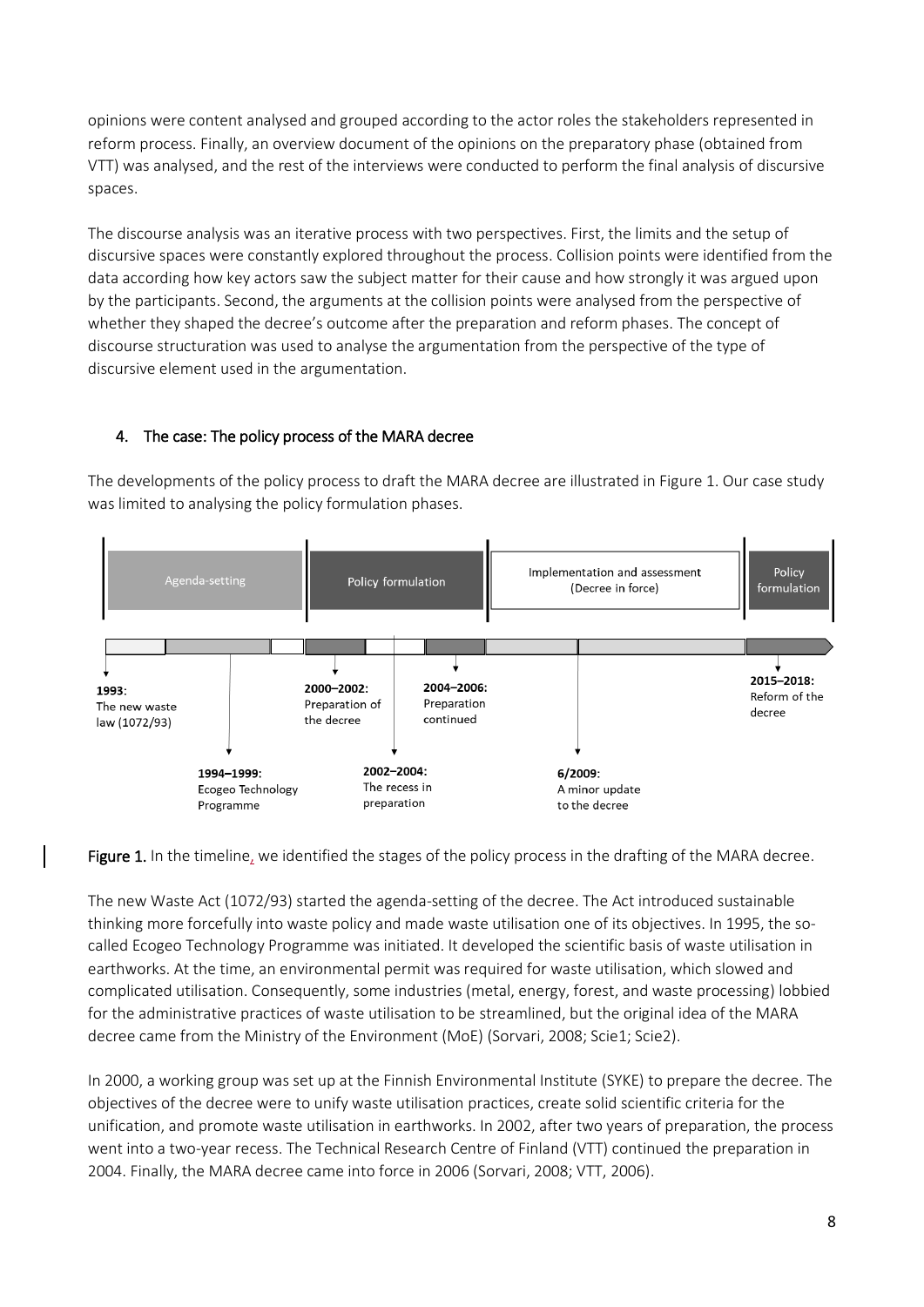The MARA decree enabled crushed concrete and fly and bottom ash from the combustion of coal, peat, and wood to be utilised through a notification procedure in certain road, street, route, and field structures (Government Decree 591/2006). The decree limited the thickness of the waste material layer and set limit values for the concentrations of various harmful substances in the waste materials (Ministry of the Environment, 2006). In 2009, the decree (403/2009) was updated, when fluidised bed ash was included, and some limit values were slightly adjusted.

Based on an assessment of the decree's effects (Mikkola, 2013), the MoE decided that a reform of the decree was needed. The status of the reform process was elevated when it was chosen as one of the circular economy top projects of Prime Minister Sipilä's government (2015–2019) (Ministry of the Environment, 2017). The reform was conducted in 2015–2018. It added six new waste types (treated slag from waste combustion, crushed bricks, asphalt chippings, foundry sand, lime, and shredded and whole tyres) and new utilisation site types to the decree. In addition, the basis of the limit values for harmful substances was changed from being waste material-specific to utilisation structure-specific. The reform also included limitations. For instance, bottom slag and crushed concrete were prohibited from use in embankments. Instead, these waste materials were to be channelled for 'higher quality' utilisation (Ministry of the Environment, 2016; 2017).

## 5. Analysis and results

#### *5.1. Changes in the discursive space*

We begin our analysis by presenting the general results. The first result is the setup of the changes in the discursive space between the preparation (2000–2006) and reform (2015–2018) phases (Figure 2) and the effective ideational content of each discourse that generated a discursive space. Figure 2 also illustrates the second set of results, namely the collision points where the key struggles were situated. In sections 5.2, 5.3, and 5.4, we analyse how the actors' argumentation at each collision point structured the discursive spaces of the policy process. The third result is the actor types, which we presented in Section 3.2.

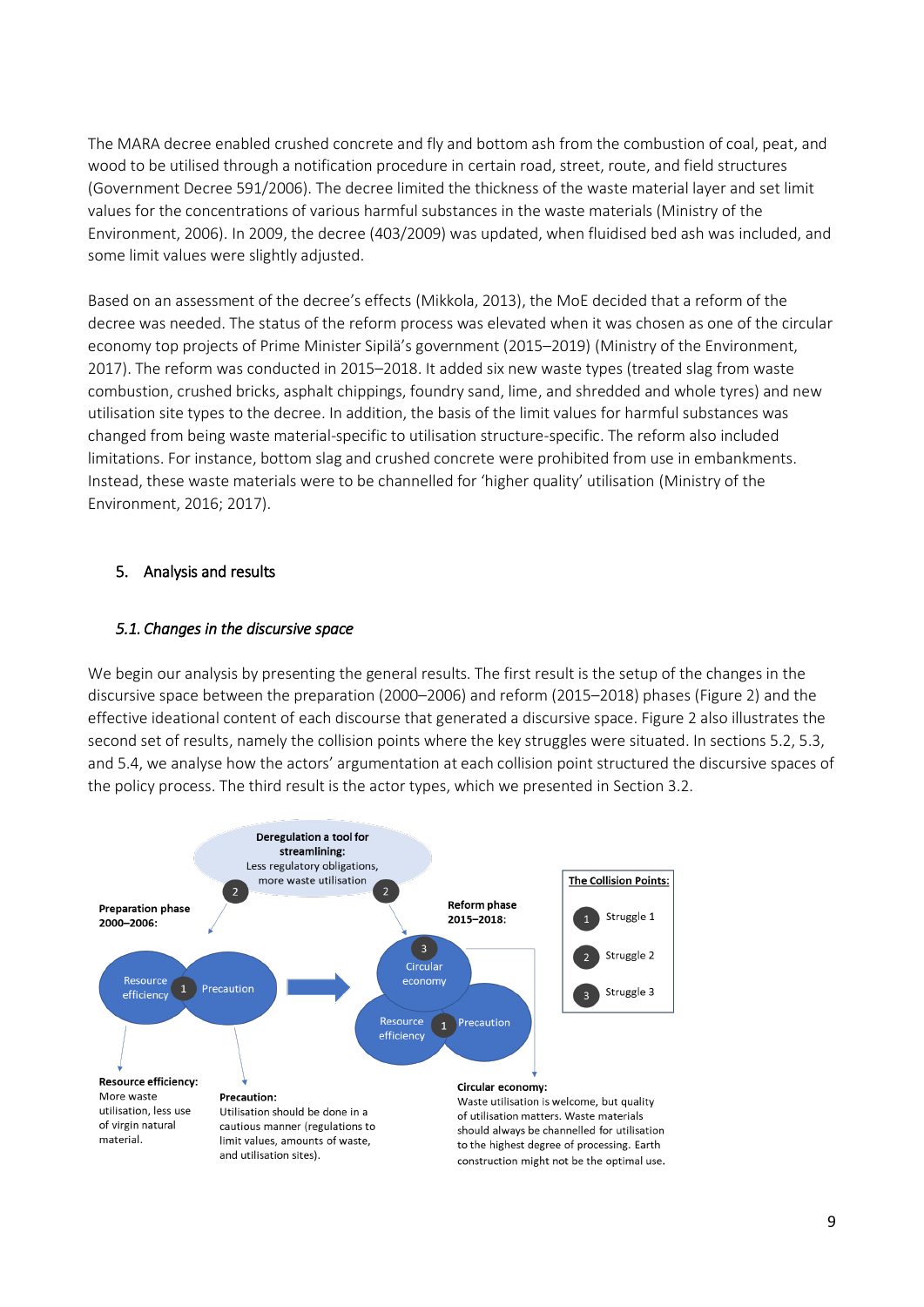Figure 2. Illustration of the changes in the discursive space from the preparation phase to the reform phase. The illustration also depicts the collision points. Struggle 1: *The struggle over limitations*; Struggle 2: *Facilitation without compromising*; Struggle 3: *Interpretations of the CE*

The policy formulation stages had different discursive space setups, and the relationship between the discourses was different. In the preparation phase (2000–2006), the discursive space was structured by two normative aims, which we name the discourses of *resource efficiency* and *precaution*. These aims pull in opposite directions, as resource efficiency tries to increase the reach of the MARA decree while precaution aims to limit it. The aim of *resource efficiency* lies in utilising more waste types for earthworks, thus saving virgin natural materials. The other aim, *precaution*, concerns the protection of groundwater and soil from pollution, which is an issue in waste utilisation for earthworks. In other words, precaution acts as a gatekeeper for waste utilisation. This struggle between resource efficiency and precaution also translates into a struggle over deregulation, where the issue of contention is how and to what extent certain practices should be regulated. Here, the discourse of deregulation suggests that fewer regulatory obligations generate more utility, since waste utilisation practices would be eased.

The emergence of the CE discourse diversified the discursive space in the reform phase (2015–2018) compared to the preparation phase. The CE discourse's ideational content (Figure 2) clearly enhanced the discourse of resource efficiency, but waste utilisation itself is not enough for the CE, as the quality of utilisation matters as well. The CE discourse assesses quality by asking whether the utilisation of waste materials works in a downcycling or upcycling manner.

## *5.2. Collision point I: The struggle over limitations*

The struggle over limitations has been the main issue during the whole policy process because it defines the reach of decree. Tension between the discourses of resource efficiency and precautions provided the actors with discursive elements to use in argumentation. The key issues in this struggle were which type wastes and – to a lesser extent – utilisation sites should be added to the decree, and where the limits of the environmental criteria should be drawn. Every time the decree has been drafted, it has become more permissive. At this collision point, the argument was mostly between scientific experts who did the preparation work and the other parties (excluding the lawmakers, who acted more like referees). The most vocal critics were the waste producers, because the decree would mean the facilitation of their waste management and reduced costs. From the discourse structuration perspective, actors utilised scientific data and knowledge to argue upon the technical and environmental suitability of the waste types.

The struggle over which waste types should be included in the decree was most heated during the preparation phase (2000–2006). The first working group (2000–2002) started the preparation with 21 waste types. However, the working group's scientific expert deemed the data provided by the waste producers to be unreliable in terms of the properties of waste materials and their potential environmental impacts. Consequently, only seven waste types remained in the preparation. The stakeholders (industries who produce or process wastes, authorities, constructors, consultants, and research institutes) were unhappy and voiced their displeasure officially when they were asked to comment on the first draft of the decree (July 2001). They criticised the scope of the decree as being too narrow and wanted more waste types included (Sorvari, 2008, pp. 492–493, 496–498; Scie1). The waste producers in particular claimed there was enough reliable data for more waste types to be included (Scie1).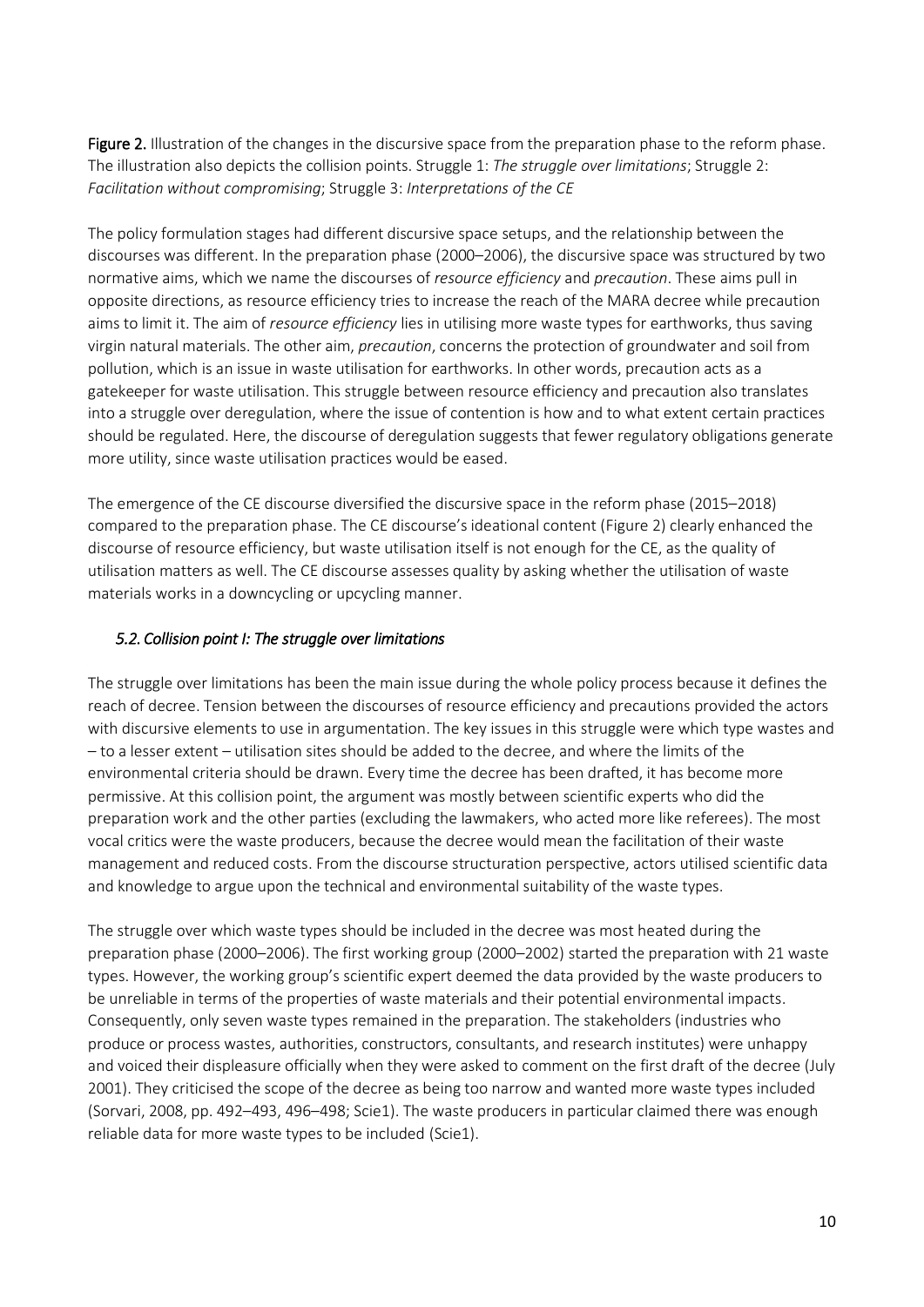The controversial opinions were one of the reasons why the preparation went into a two-year recess (2002– 2004), but the more immediate reasons were other reforms to waste and environmental legislation (Sorvari, 2008; Scie1; Reg1). The MoE directed VTT to continue preparation of the decree (2004–2006). Finally, the decree (591/2006) came in force. According to the opinions (2005) given on the draft, the reach of the decree still displeased the waste producers, processors, and utilisers. They wanted more waste types (crushed brick, glass cullet, asphalt chippings, co-incineration ashes, clean landmasses, and bedrock soils and fibre clays) and utilisation sites (private roads, embankments, and seaport construction applications) to be added to the decree. VTT and the MoE responded by stating that experiences of using the decree would be needed before its reach could be expanded; other waste types could be included in the future once their suitability had been proven. VTT (2006, pp. 4–9) outlined a procedure for this in the decree's background memorandum: the waste producer would need to submit a report to the MoE that proves in detail the waste type's suitability for inclusion in the decree, and this report would be assessed by an independent scientific expert.

During the reform phase (2015–2018), the scope of the decree was no longer criticised for being too narrow. Instead, one waste processor company wanted a more detailed assessment of the environmental suitability of foundry sands and limes, and two regional regulators wanted to exclude treated slag from waste combustion (TSWC) by appealing to a lack of data (Opinions 2017; Proces1). In fact, TSWC is an example how a new waste type was added to the decree. First, TSWC was suggested to the MoE for addition under the decree, and it was considered in the negotiations. In the first meetings, some regulators were against adding TSWC, but those sentiments changed when a representative provided evidence (laboratory and test field studies) of its technical and environmental suitability (Proces1; Sormunen, 2017).

The basis of the environmental criteria applied in the decree has changed over time, but arguments about it remained heated throughout the policy process. The first working group's limit values were based on soil protection, which was largely pioneering work and therefore vulnerable to criticism, like alternative calculations. Basically, the calculations lacked the backing of large masses of accumulated knowledge and experience of use (Reg1; Scie1; Scie2). There was more backing in the second part of the preparation (2004– 2006), as VTT applied the EU-based risk assessment model (VTT, 2006; Reg1; Scie2). During the reform (2015–2018), experts from SYKE changed the base limit values for harmful substances from being waste material-specific to utilisation structure-specific. Simultaneously, the reform took the greatest leap in increasing utilisation, which did not go without criticism from some other scientific experts (Opinions 2017). VTT offered the strongest criticism, as they disapproved of the relaxed environmental criteria, fearing this would bring low-quality recovered materials onto the market. VTT argued that this would harm the recovered materials market and the development of new products.

A significant part of the struggle over limit values dealt with ash wastes. This struggle typifies the front lines between scientific experts, lawmakers, and waste producers. Ash wastes were troublesome because they contain a number of critical contaminants and there were inconsistent data about their technical suitability, but 'due to their considerable volume and lack of recycling options, they were considered as important to include in the decree' (Sorvari, 2008, p. 493). Throughout the policy process, two powerful waste producers, the energy and forest industries, lobbied for laxer limit values by arguing that ash waste utilisation through the notification procedure would be small, while the utilisation potential of ash wastes is great. They backed their argumentation with scientific reports they had commissioned (Opinions 2005; 2016; Produ1; Produ2). The scientific experts felt the lobbying was problematic, as they saw their job was to provide environmental criteria according the scientific model of their choice (Scie1; Scie2; Con1; Opinions 2005). They turned to the lawmaker and stated it would be a political decision if different risk levels were seen to be suitable. The lawmaker acted like a referee and asked the scientific experts to adjust the limit values without elevating the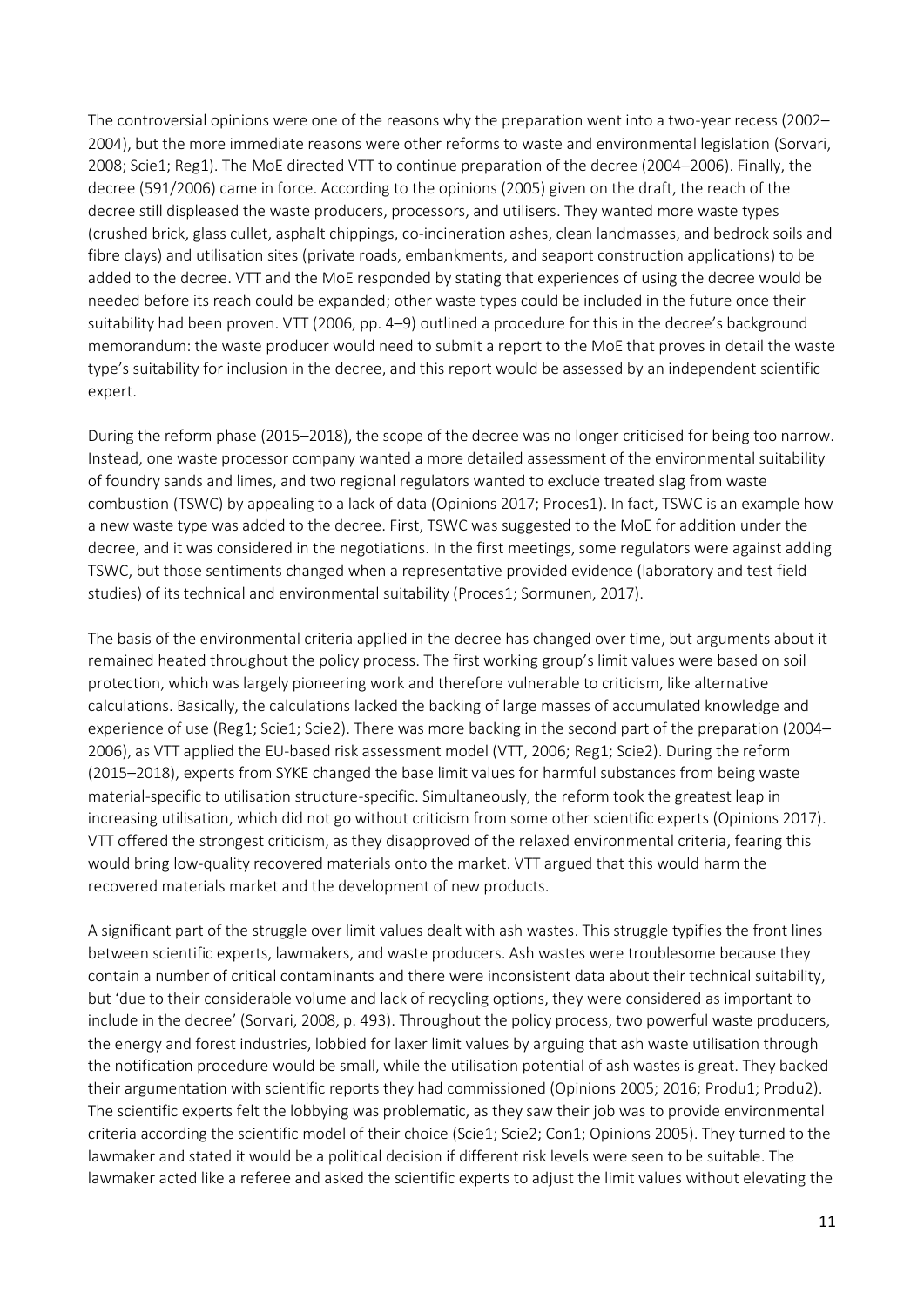risk level too greatly. The scientific experts did so in each phase. In the reform phase, this adjustment was termed 'decision analysis' (Reg1; Reg2).

## 5.3. *Collision point II: Facilitation without compromising*

The discourse structuration at this collision point concerned the various pressures on the lawmakers to deliver a quality decree. First, lawmakers had the principal responsibility to hold the drafting work together and get the decree done. Second, they had to make the decree's notification procedure as functional as possible for the users and the authorities handling the notifications. Finally, criteria imposed in the decree had to be appropriate, thus increasing the amount of waste utilisation in earthworks without facilitating the utilisation of 'unfit' waste materials.

The drafting of the decree involved a networking process where the various and contradicting interests of actors were present (see Section 3.2). All who participated to the process agreed on a common goal: more waste material should be utilised on the basis of a rigorous scientific model. In the preparation phase, only the environmental NGO disapproved – futilely – of the whole idea of promoting waste utilisation (Opinions 2005), but it changed its view in the reform phase (Opinion 2017).

One of the reasons for the preparation phase dragging on was the dispute over of the scope of the decree. In the reform phase, the process was one of the top projects of the Sipilä government, and this added pressure to ensure an improved decree as an outcome (Ministry of the Environment, 2017). Before the reform process, various waste producers had contacted the MoE to express their desire for a reform to the decree. The MoE commissioned an assessment of the decree, which showed the processing times for the notification procedure were much shorter compared to the environmental permit procedure. Nevertheless, the amounts recovered through the MARA procedure were small. In 2010, recovery constituted 0.7% of the uptake of virgin gravel and rock materials (Mikkola, 2013). Initially, the plan was to slightly reform the decree, but according the assessment made by scientific experts from SYKE, little could be done with the model applied in the original MARA decree. Therefore, the MoE made the decision that a thorough reform was needed to the basis of the environmental criteria, and this was done by SYKE (Reg1).

When information about plans to reform the decree spread, it generated a great deal of interest. Suggestions for additional waste materials poured in, including 'unfit' ones like manure. Clearly, some waste producers saw the MARA decree as a means of disposing of their wastes easily, which was frustrating for lawmakers (Reg2): 'Occasionally stakeholder opinions left a feeling whatever [waste material and limit value] should pass and it frustrated me a bit because this is not a waste dumping decree'.

Regulators had some reservations about 'the streamlining regulations' discourse. The MARA decree has been seen as one of the success stories of streamlining. In that regard, some feared that the terms and conditions that make the MARA procedure possible have not received enough recognition (Reg2). In addition, it was seen as challenging to create a procedure that would really aid facilitation, as the decree per se does not create demand for waste material utilisation in earthworks. One of the regulators wanted the proper documentation of sites where the MARA procedure has been used, which has been missing so far (Reg1). Finally, the notification procedure was an on/off type of instrument where ideally there should be no need for interpretation during the approval procedure. However, in reality, there was regional variance in what type of MARA notifications were accepted before the reform (Reg3; Produ1; Produ2; Proces2).

Consequently, reforming the decree felt like a tightrope walk for the lawmakers, who were responsible for getting the balance right between resource efficiency, precautions, facilitation, and the promotion of the CE.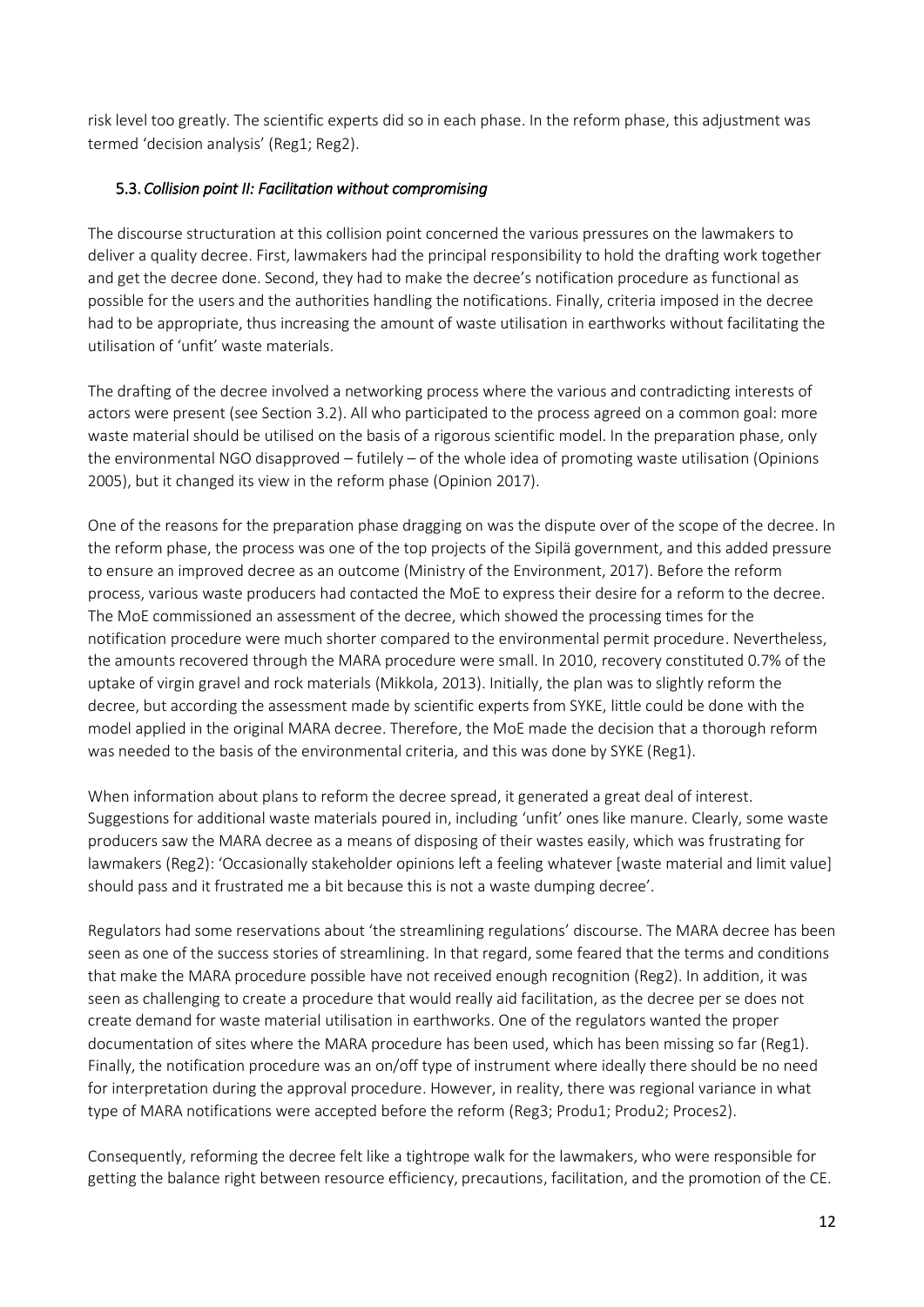For the lawmaker, the biggest risk was that streamlining might enable the use of 'unfit' materials in earth construction, thus tarnishing the reputation of recovered materials. Wastes already have a negative image: when people hear the word 'waste', clean crushed concrete is not the first to spring to mind (all interviews).

# *5.4. Collision point III: Interpretations of the CE*

At the same time the reform of the MARA decree (2015–2018) was in motion, CE thinking started to gain topicality in Finland (e.g. Sitra, 2015), and it made its way into the strategies of various actors. An authoritative example is the Finnish Transport Agency (2015): the agency supports the CE and aims to utilise more waste and recovered materials in road construction. The discourse of the CE was utilised in the argumentation of the reform process, and it made changes to the reach of decree.

Stakeholders recognised the argumentative power of the concept of the CE, and when it suited, the CE was used as an argument to justify the stakeholders' take on the reformed draft decree (Opinions 2017). The division in the opinions was clear. Those who sought to benefit from the streamlining saw the decree as a way to apply CE thinking in practice. Others, who were interested in processing wastes further, thought the MARA decree was not ambitious enough in terms of CE thinking. For example, one waste processor company argued that the reformed decree could erode the viability and development of waste utilisation methods that are more upcycling-focused. Therefore, the company wanted more restrictive limits and the implementation of a strictly interpreted waste hierarchy.

During the reform process, the discourse of the CE affected the reach of the decree, as various waste processors imposed the idea on the lawmakers that waste utilisation can be perceived of hierarchically (Proces1; Proces2; Reg1; Reg2). From that view, earthworks represent bulk-form (downcycling) waste recovery, at least when compared to utilising ash waste as fertiliser, recycling asphalt chippings in the asphalt production process, or recycling crushed concrete in the concrete production process. These types of upcycling-focused methods are under development and/or trying to enter the market.

As a result, the reformed decree sets restrictions on utilising particular waste types in particular structures in order to create incentives to channel those wastes into more upcycled uses than earth construction (Ministry of the Environment, 2016; 2017). Waste producers, some processors (demolition contractors), and some utilisers criticised the restrictions. In particular, the waste utilisers criticism was authoritative because waste utilisation in earthworks is clearly more integrated with waste policy than it is with construction policy:

> It goes like, 'We have this waste and we need to get rid of it'. Not like, 'We have this construction project. Where could we find suitable waste material to replace crushed rock material?' (Reg3)

The priorities for waste utilisers are the technical suitability of earth construction material and costs, and if the waste materials meet these requirements, they can be considered. Thus, utilisers claimed restrictions complicated utilisation because it was already hard enough to find suitable utilisation sites (Uti1; Uti2; Opinions 2017).

The idea of upcycling was one of the guiding principles of the decree's reform:

Interviewer: Why was the original decree wanted? What was the demand for it? Reg1: We wanted to make the utilisation of waste more flexible in an environmentally friendly way. The agenda is still the same today. Probably the new nuance has become that the first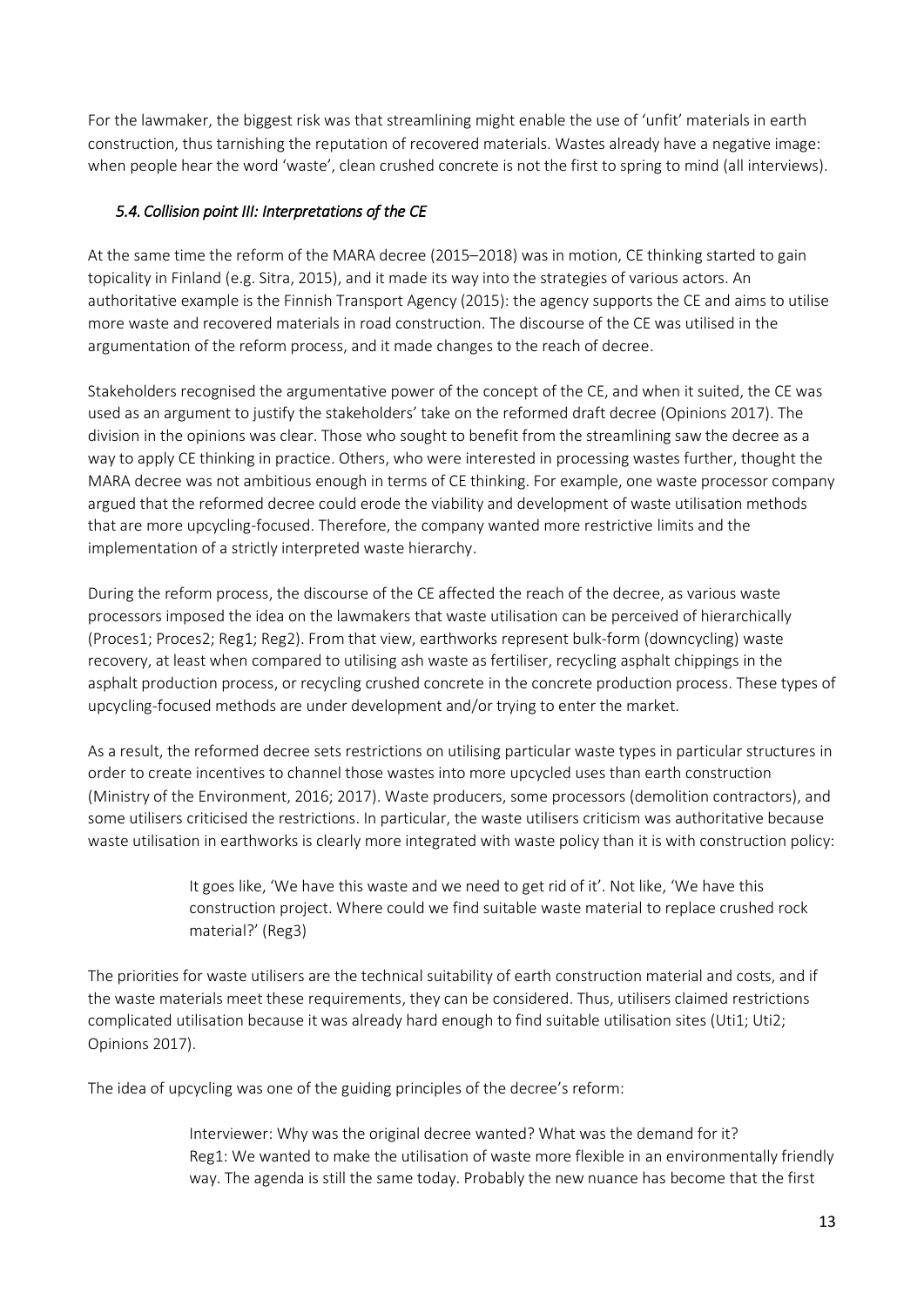top priority is waste utilisation combined with environmental protection. Now, a principle has been added that the decree must not prevent CE innovations or waste processing.

The above quotation indicates there were two ideas about how waste utilisation should evolve after the renewal of the MARA decree. First, there should be more opportunities for waste utilisation. Second, a more upcycling type of utilisation is better. These two guiding principles conflict with each other: the MARA procedure could enable the consumption of waste materials that might be used in more upcycling methods, removing the incentive to develop those methods. This posed a problem for the lawmaker: how could one write regulations that facilitate more waste utilisation, but at the same time avoid preventing CE innovations or waste processing? The clearest option to resolve the potential conflict is to make the decree stricter if the need arises (Reg1). Ideally, the market mechanism would solve the dilemma and the highest bidder would get the waste material, but business currently revolves around avoiding costs and hitting sustainability targets (all interviews).

## 6. Discussion and conclusions

In this paper, we explored how the ideas and aims of waste policy have changed from the early 2000s to the late 2010s by using a decree on waste recovery as an example. We analysed how the discursive space changed between two policy formulation phases – the preparation phase (2000–2006) and the reform phase (2015–2018) – of the policy process for drafting the MARA decree, which streamlines waste utilisation in earthworks. Our research subject (the policy process) and research setup exemplify the changes in waste policy well. First, our analytical tool, namely 'discursive space', shaped the research object into a comparative form. Second, the research subjects are part of the same policy process, which means there are contextual similarities that validate the comparison between the phases. Policy formulation phases act as openings where the articulatory practice is active during the policy process, and therefore the policy formulation phases are 'under the influence of discourses' that were topical in waste policy discussions at the specific period. This is the manner in which contemporary discourses shape the outcomes of a policy formulation.

The key change between the phases was the emergence of *circular economy thinking.* It diversified the discursive space in the reform phase compared to the preparation phase, where discursive space was structured by the tension between *resource efficiency* and *precaution*. In both phases, *deregulatory thinking* provided the means (streamlining regulations) of gaining more utility from wastes. The policy processes of preparing and reforming the decree were not plain sailing; different stakeholders had different ideas and interests, and they collided on three key points: (1) *the struggle over limitations*, (2) *facilitation without compromising*; and (3) *interpretations of the CE.*

There are three takeaways from our comparative analysis. First, thinking on sustainability and the CE has gained more ground in waste policy (see also Silva et al., 2016). In particular, the CE became established, as sustainability was discussed through CE thinking in the reform phase and the promotion of the CE was one of objectives of the decree reform (cf. Meadowcroft & Fiorino, 2017). Moreover, CE thinking has enhanced the idea of upcycling in waste policy, since in the reform phase, plain waste utilisation was not enough; the quality of utilisation also mattered. Second, there were increasing efforts to have wastes categorised as a resource (Kronenberg & Winkler, 2009), and there was competition for those resources. In the reform phase, this competition translated into a struggle over whether or not waste utilisation in earthworks is a good way to put the CE into practice. This aspect enhances the role of CE thinking in waste policy even further. However, the third takeaway is that the waste producers' take on wastes has remained somewhat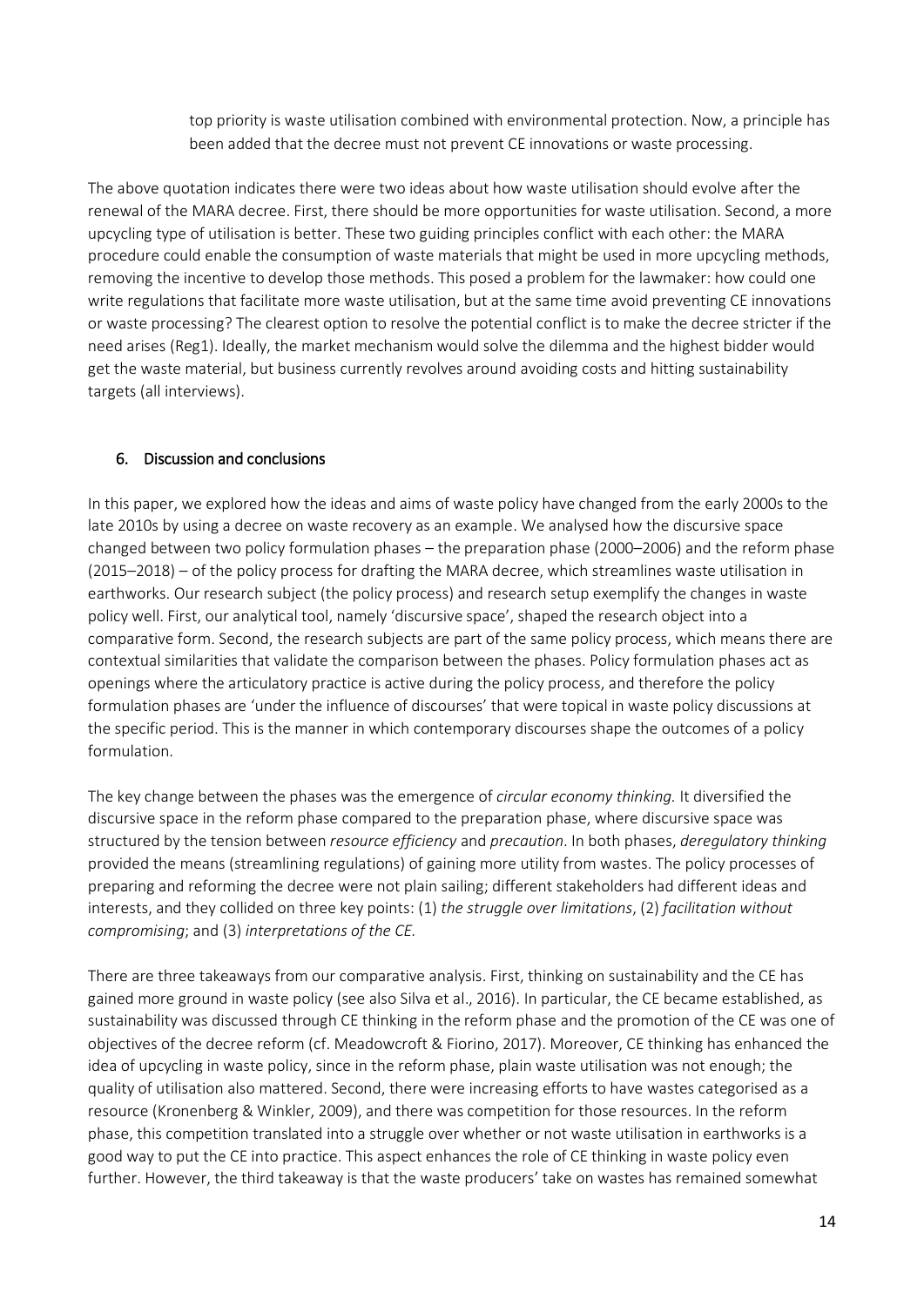the same. The key question for them still is what to do with waste. For waste producers, it would be a dream scenario if their wastes were viewed as resources with monetary value. However, in reality wastes bring obligations and costs to the holder. Therefore, procedures that facilitate waste management draw a great deal of interest from waste producers, and they recognise the CE as an argumentative resource to help in their efforts to dispose of their wastes more easily.

While CE thinking attempts to transform wastes into resources (e.g. Silva et al., 2017), the idea of waste being a resource is not new in itself. Waste has always been a resource in waste management practices, whether the practice is landfill, incineration, recycling, or waste utilisation. However, there are differences: first, in CE thinking wastes should produce as much utility as possible and not be perceived of only as manageable objects. Second, if a waste material is categorised as a resource for production processes, it should have as coequal a status as possible with natural virgin resources. However, that coequality is not easy to achieve, as Gregson et al. (2015) have shown. In addition, we should note there are various waste categorisations that are not positive, like waste as a risk, a hazard, or filth (Moore, 2012). These categorisations are the reasons why societies have taken measures to manage waste. Clearly, the emergence of CE thinking has ignited positive developments in waste policy from a sustainability perspective, but the long history of wastes being problematic will not disappear straightaway, and wastes may not be turned into quality resources easily. To conclude, in real-life waste policy situations, the pursuit of the CE adds layers of complexity, competition, and struggle to the discussion of wastes while also enhancing the idea of upcycling.

#### Acknowledgements

We wish to thank the interviewees who participated in this research, Jaana Sorvari for her valuable insights on the research topic, and Pekka Jokinen and Ari Jokinen for their constructive feedback during the research process.

#### Disclosure statement

The authors report no potential conflicts of interest.

#### Funding details

The authors' salaries are paid by their institutions.

#### References

Ayres, I., & Braithwaite, J. (1992). *Responsive regulation: Transcending the deregulation debate.* New York: Oxford University Press.

Blomsma, F., & Brennan, G. (2017). The emergence of circular economy: A new framing around prolonging resource productivity. *Journal of Industrial Ecology*, 21(3), 603-614. doi:10.1111/jiec.12603

Bridgens, B., Powell, M., Farmer, G., Walsh, C., Reed, E., Royapoor, M., Gosling, P., Hall, J. & Heidrich, O. (2018). Creative upcycling: Reconnecting people, materials and place through making. Journal of Cleaner Production, 189, 145-154. doi:10.1016/j.jclepro.2018.03.317

Collier, U. (1998). *Deregulation in the European Union: Environmental perspectives*. Routledge.

- de Jesus, A., & Mendonça, S. (2018). Lost in transition? Drivers and barriers in the eco-innovation road to the circular economy. Ecological Economics, 145, 75-89. doi:10.1016/j.ecolecon.2017.08.001
- Di Maria, A., Eyckmans, J., & Van Acker, K. (2018). Downcycling versus recycling of construction and demolition waste: Combining LCA and LCC to support sustainable policy making. Waste Management, 75, 3-21. doi:10.1016/j.wasman.2018.01.028

Domenech, T., & Bahn-Walkowiak, B. (2017). Transition towards a resource efficient circular economy in Europe: Policy lessons from the EU and the member states. *Ecological Economics*, doi:10.1016/j.ecolecon.2017.11.001

Dryzek, J. S. (1997). *The politics of the earth: Environmental discourses.* Oxford: Oxford University Press.

Elia, V., Gnoni, M. G., & Tornese, F. (2017). Measuring circular economy strategies through index methods: A critical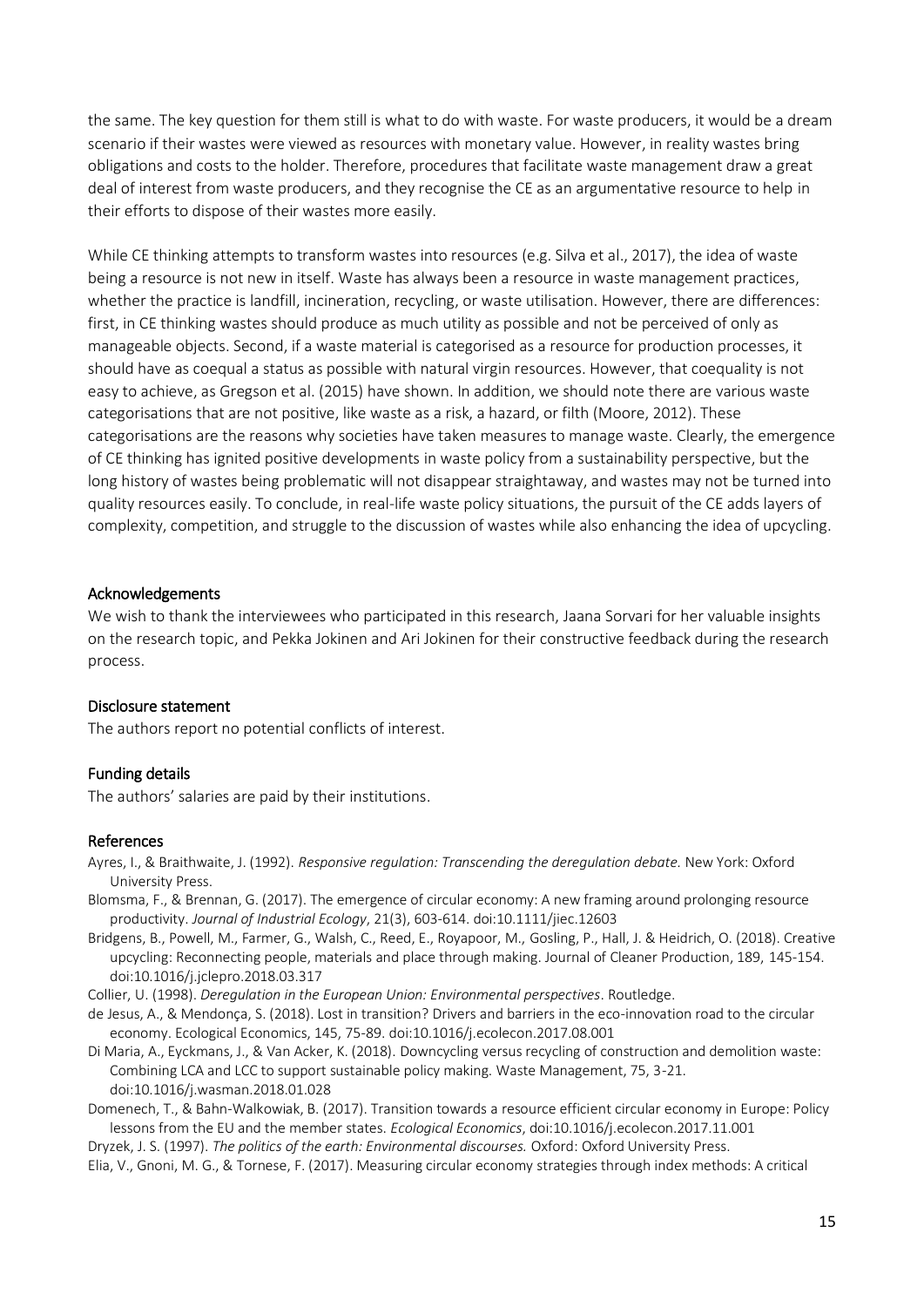analysis. *Journal of Cleaner Production*, 142, 2741-2751. doi:10.1016/j.jclepro.2016.10.19

European Commission. (2015) Closing the loop - An EU action plan for the Circular Economy. Retrieved from: http://eurlex.europa.eu/legal-content/EN/TXT/?qid=1453384154337&uri=CELEX:52015DC0614

Feindt, P. H., & Oels, A. (2005). Does discourse matter? Discourse analysis in environmental policy making*. Journal of Environmental Policy & Planning*, 7(3), 161-173. doi:10.1080/15239080500339638

Finlex. (2018). Legislative Drafting Process Guide. http://lainvalmistelu.finlex.fi/en/. Accessed: November 7, 2018.

Finnish Transport Agency. (2015). *Liikenneviraston ympäristöohjelma 2015–2018*. [Environmental programme of Finnish Transport Agency 2015–2018]. (3/2015 Liikenneviraston tomintalinjoja). Retrieved from:

https://julkaisut.liikennevirasto.fi/pdf8/lto\_2015-03\_liikenneviraston\_ymparistoohjelma\_web.pdf

Frosch, R. & Gallopoulos, N. (1989). Strategies for manufacturing. Scientific American, 261(3), 94–102.

Georgescu-Roegen, N. (1977). The Steady State and Ecological Salvation: A Thermodynamic Analysis. *BioScience* 27/4, 266–270.

- Gregson, N., Crang, M., Fuller, S., & Holmes, H. (2015). Interrogating the circular economy: the moral economy of resource recovery in the EU. *Economy and Society* 44/2, 218-243.
- Hajer, M. 1995. *The Politics of Environmental Discourse -Ecological Modernization and the Policy Process*. Clarendon press.
- Hajer, M., & Versteeg, W. (2005). A decade of discourse analysis of environmental politics: Achievements, challenges, perspectives. *Journal of Environmental Policy & Planning* 7/3, 175–184.

Hill, J. (2015). The circular economy: from waste to resource stewardship, part I. *Proceedings of the Institution of Civil Engineers - Waste and Resource Management* 168/1, 3–13.

Howarth, D., & Stavrakakis, Y. (2000). Introducing Discourse Theory and Political Analysis. In (eds.): Howarth, D., Norval, A. J., & Stavrakakis, Y. (2000). *Discourse theory and political analysis: Identities, hegemonies and social change.*  Manchester: Manchester University Press.

Howlett, M., & Giest, S. (2013). Policy-making process. In (eds.): Araral, E. (2013). *Routledge Handbook of Public Policy.*  New York. Routledge. 2013

Hultman, J., & Corvellec, H. (2012). The European Waste Hierarchy: from the sociomateriality of waste to a politics of consumption. *Environment and Planning A,* 44(10), 2413-2427.

Iacovidou, E., Millward-Hopkins, J., Busch, J., Purnell, P., Velis, C. A., Hahladakis, J. N., Zwirner, O., & Brown, A. (2017). A pathway to circular economy: Developing a conceptual framework for complex value assessment of resources recovered from waste. *Journal of Cleaner Production*, 168, 1279-1288. doi:10.1016/j.jclepro.2017.09.002

Jokinen, P., Blicharska, M., Primmer, E., Van Herzele, A., Kopperoinen, L., & Ratamäki, O. (2018). How does biodiversity conservation argumentation generate effects in policy cycles? *Biodiversity and Conservation*, 27(7), 1725-1740. doi:10.1007/s10531-016-1216-5

Jurgilevich, A., Birge, T., Kentala-Lehtonen, J., Korhonen-Kurki, K., Pietikäinen, J., Saikku, L., & Schösler, H. (2016). Transition towards Circular Economy in the Food System. *Sustainability*, 8(1), 69.

Kaufmann, M., Mees, H., Liefferink, D., & Crabbé, A. (2016). A game of give and take: The introduction of multi-layer (water) safety in the Netherlands and Flanders. Land Use Policy, 57, 277-286. doi:10.1016/j.landusepol.2016.05.033

Kirchherr, J., Reike, D., & Hekkert, M. (2017). Conceptualizing the circular economy: An analysis of 114 definitions. *Resources, Conservation & Recycling*, 127, 221-232. doi:10.1016/j.resconrec.2017.09.005

Korhonen, J., Honkasalo, A., Seppälä, J. (2018). Circular economy: The concept and its limitations. *Ecological Economics*, 143, 37-46. doi:10.1016/j.ecolecon.2017.06.041

Korhonen, J., Nuur, C., Feldmann, A., & Birkie, S. (2018). Circular economy as an essentially contested concept*. Journal of Cleaner Production*, 175, 544-552. doi:10.1016/j.jclepro.2017.12.111

Kronenberg, J., & Winkler, R. (2009). Wasted waste: An evolutionary perspective on industrial by-products. *Ecological Economics*. 68/12, 3026–3033.

Lazarevic, D., & Valve, H. (2017). Narrating expectations for the circular economy: Towards a common and contested European transition. *Energy Research & Social Science*, 31, 60-69. doi:10.1016/j.erss.2017.05.006

Lincoln, Y. S., & Guba, E. G. (1985). Establishing Trustworthiness. In: *Naturalistic inquiry* (pp. 289–331). Beverly Hills: Sage.

Lidskog, R., Soneryd, L., Uggla, Y. (2005). Knowledge, power and control-studying environmental regulation in late modernity. *Journal of Environmental Policy & Planning*, 7(2), 89-106.

McDonough, W., & Braungart, M. (2008). *Cradle to Cradle. Remaking the Way We Make Things*. Vintage.

McDowall, W., Geng, Y., Huang, B., Bartekova, E., Bleischwitz, R., Turkeli, S., Kemp, R., & Domenech, T. (2017). Circular economy policies in China and Europe. *Journal of Industrial Ecology*, 21(3), 651-661. doi:10.1111/jiec.12597

Meadowcroft, J. & Fiorino, D. (2017). Conceptual innovation and Environmental Policy. In James Meadowcroft & Daniel Fiorino (eds.): Conceptual innovation in Environmental Policy. The MIT Press.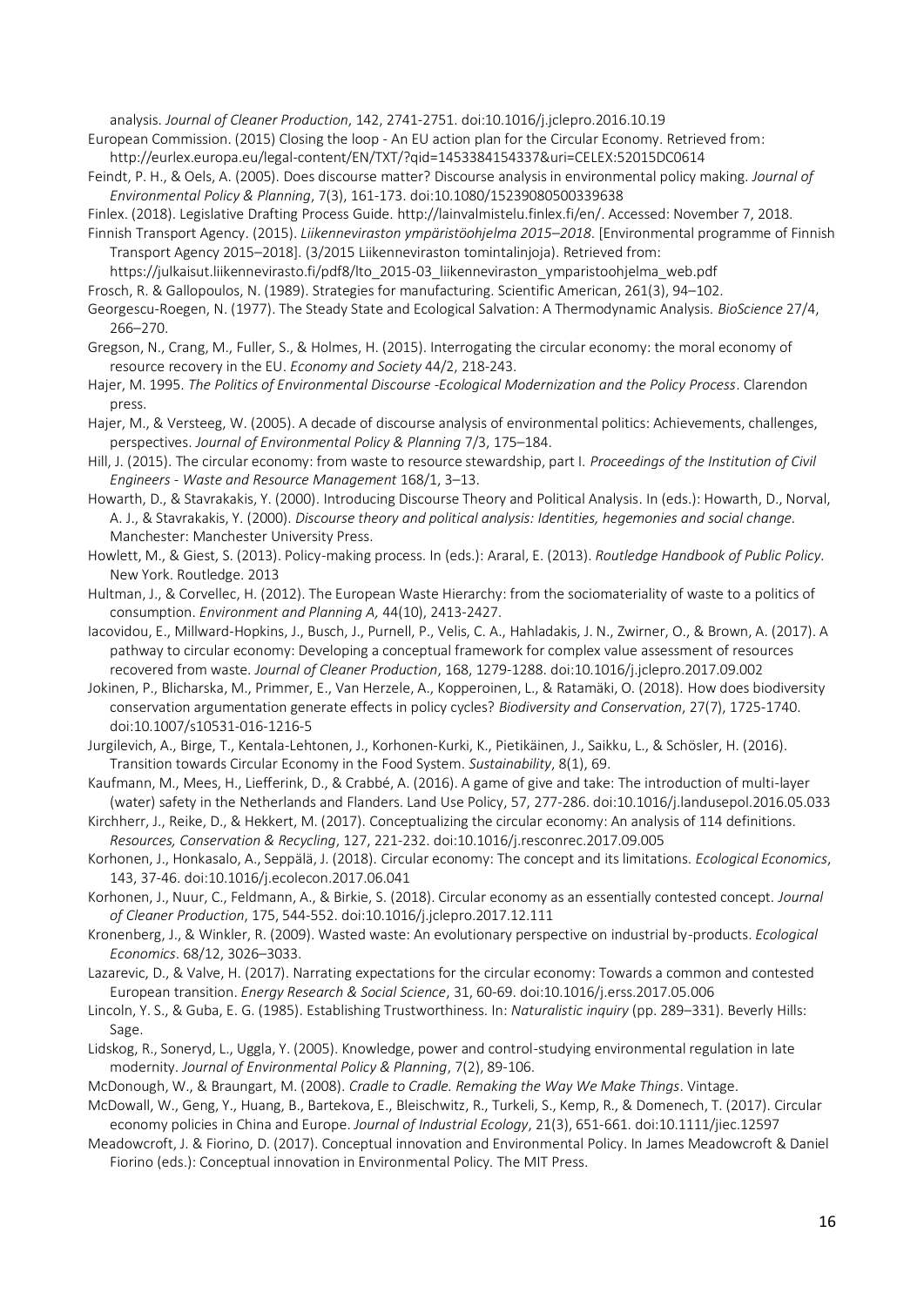- Mikkola, A. (2013). *Valtioneuvoston asetus (591/2006) eräiden jätteiden hyödyntämisestä maarakentamisessa – ilmoitusmenettelyn toimivuus ja sen parantaminen* (Master's thesis). [Government Decree (591/2006) on recovery of certain wastes in earth construction - utility and improving of the notification procedure]. Aalto University, School of Engineering.
- Milios, L. (2018). Advancing to a circular economy: Three essential ingredients for a comprehensive policy mix. *Sustainability Science*, 13(3), 861-878. doi:10.1007/s11625-017-0502-9
- Ministry of Finance. (2012). Maa-ainesvero. Selvitys maa-ainesveron käyttöönoton mahdollisuuksista ja tarkoituksenmukaisuudesta (policy memoranda). [An exploration of the possibilities and appropriateness of the introduction of sand, gravel and rock extraction tax]. Retrived from: vm.fi/dms-portlet/document/0/397878
- Ministry of the Environment. (2006). Ehdotus valtioneuvoston asetukseksi eräiden jätteiden hyödyntämisestä maarakentamisessa (Memoranda). [Proposal for Government Decree on the recovery of certain waste in earth construction]
- Ministry of the Environment. (2016). Ehdotus valtioneuvoston asetukseksi eräiden jätteiden hyödyntämisestä maarakentamisessa. (Draft Memoranda). [Proposal for Government Decree on the recovery of certain waste in earth construction]
- Ministry of the Environment. (2017). Ehdotus valtioneuvoston asetukseksi eräiden jätteiden hyödyntämisestä maarakentamisessa. (Memoranda). [Proposal for Government Decree on the recovery of certain waste in earth construction]
- Moore, S. (2012). Garbage matters: Concepts in new geographies of waste. *Progress in Human Geography* 36(6), 780– 799.
- Nylén, E-J. (2019). Can abstract ideas generate change? The case of the circular economy. In (eds.): Kangas, A., Kujala, J., Heikkinen, A., Lönnqvist, A., Laihonen, H. & Bethwaite, J. (2019). *Leading change in a complex world: Transdisciplinary perspectives.* Tampere University Press.
- Paul, K. (2009). Discourse analysis: an exploration of methodological issues and a call for methodological courage in the field of policy analysis. *Critical Policy Studies* 3/2, 240–253.
- Pol, V. G. (2010). Upcycling: Converting waste plastics into paramagnetic, conducting, solid, pure carbon microspheres. Environmental Science & Technology, 44(12), 4753-4759. doi:10.1021/es100243u
- Reno, J. (2009). Your trash is someone's treasure: The politics of value at a Michigan landfill. Journal of Material Culture, 14(1), 29-46. doi:10.1177/1359183508100007
- Schmidt, V. A. (2017). Theorizing ideas and discourse in political science: Intersubjectivity, neo-institutionalisms, and the power of ideas. *Critical Review*, 29(2), 248-263. doi:10.1080/08913811.2017.1366665
- Schmidt, V. A. (2008). Discursive institutionalism: The explanatory power of ideas and discourse. *Annual Review of Political Science*, 11(1), 303-326. doi:10.1146/annurev.polisci.11.060606.135342
- Schwartz-Shea, P. (2015). Judging Quality. Evaluative Criteria and Epistemic Communities. In: Schwartz-Shea, P., & Yakow, D. (Ed.) *Interpretation and Method: Empirical Research Methods and the Interpretive Turn* (pp. 89–115). Abingdon, Oxon: Routledge.
- Silva, A., Rosano, M., Stocker, L., & Gorissen, L. (2017). From waste to sustainable materials management: Three case studies of the transition journey. *Waste Management*, 61, 547-557. doi:10.1016/j.wasman.2016.11.038
- Silva, A., Stocker, L., Mercieca, P., & Rosano, M. (2016). The role of policy labels, keywords and framing in transitioning waste policy. *Journal of Cleaner Production*, 115, 224-237.
- Sitra. (2016). Leading the cycle Finnish road map to a circular economy 2016–2025. Sitran studies 121. Retrived from: https://media.sitra.fi/2017/02/24032659/Selvityksia121.pdf
- Sitra. (2015). *The opportunities of a circular economy for Finland*. Sitran studies 100. Ewreko, Helsinki 2014. Retrived from: https://media.sitra.fi/2017/02/28142449/Selvityksia100.pdf
- Sormunen, L. A. (2017). Recovered Municipal Solid Waste Incineration Bottom Ash: Aggregate-Like Products for Civil Engineering Structures. (Tampere University of Technology. Publication; Vol. 1503). Tampere University of Technology
- Sorvari, J. (2008). Developing environmental legislation to promote recycling of industrial by-products an endless story? *Waste Management*, 28(3), 489-501.
- Su, B., Heshmati, A., Geng, Y., & Yu, X. (2013). A review of the circular economy in china: Moving from rhetoric to implementation. *Journal of Cleaner Production*, 42, 215-227. doi:10.1016/j.jclepro.2012.11.020
- Thomas, G., & Myers, K. (2017). *The anatomy of the case study*. SAGE Publications Ltd. http://dx.doi.org/10.4135/9781473920156
- Timmermans, A., & Scholten, P. (2006). The political flow of wisdom: science institutions as policy venues in The Netherlands, *Journal of European Public Policy*, 13:7, 1104–1118. DOI: 10.1080/13501760600924209
- Turnpenny, j., Jordan, A., Benson, D., & Rayner, T. (2015). The tools of policy formulation: an Introduction. In (eds.):